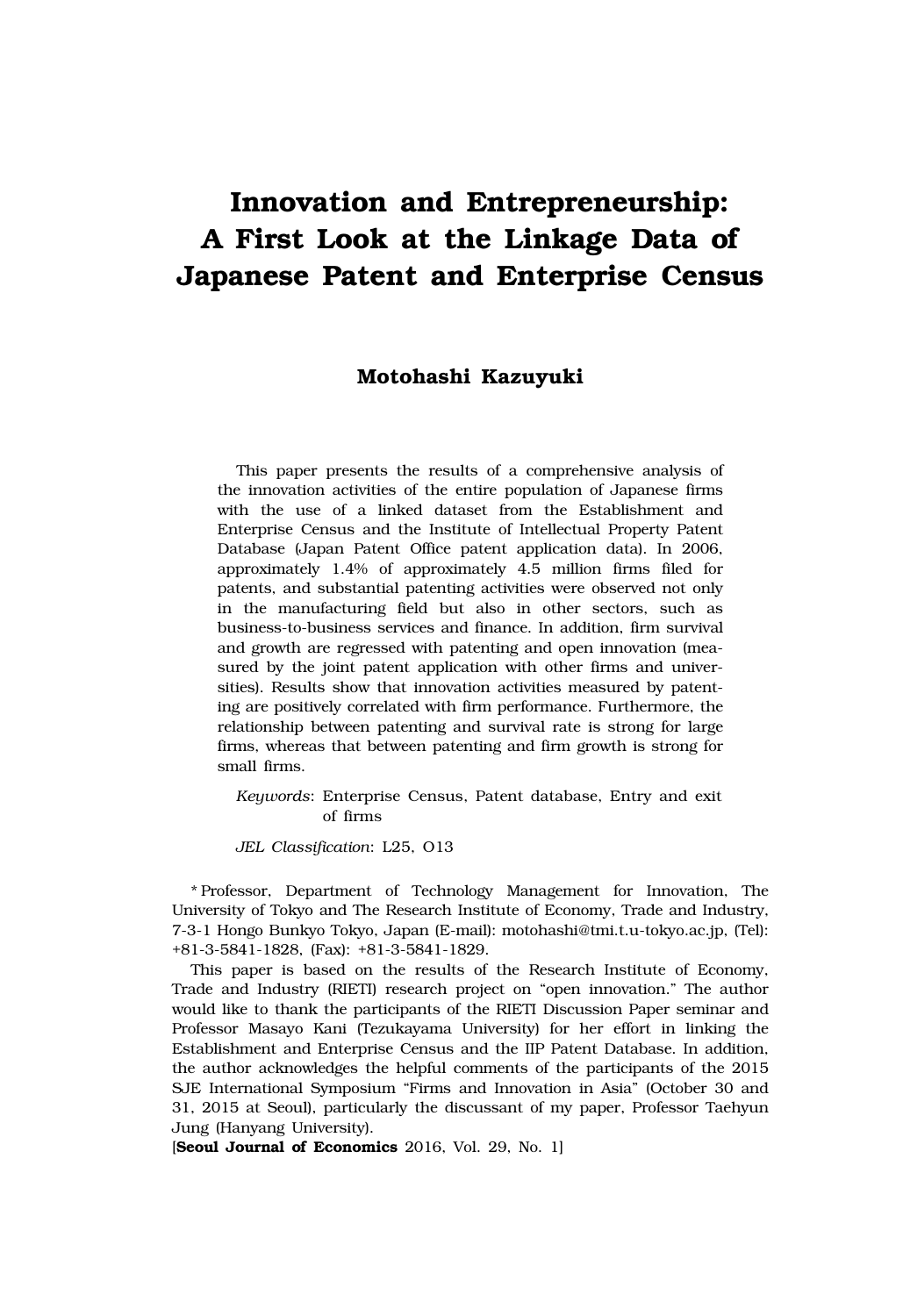## **I. Introduction**

Productivity increase is an important factor in the economic growth of developed nations. Of the productivity of Organisation for Economic Co-operation and Development (OECD) countries, 20-40% is attributable to high-growth-rate new start-ups (OECD 2003). The importance of entrepreneurship in economic growth is stressed by Schumpeter (1934), who defines "innovation" as a new combination, which is classified into five types of activities generally categorized into new product development and adoption of a new process. Schumpeter (1942) also argues that "creative destruction" is an essential fact about capitalism. Creative destruction (*i.e.*, firms that succeed in innovation increase their market share, whereas firms with low productivity withdraw from the market) has been making a significant contribution to the economic expansion for a long time (Baumol 2010).

Along this line, the view that small- and medium-sized enterprises (SMEs) are a source of innovation is shared by every country in the world. However, empirical research on firm dynamics and its contribution to economic development shows mixed results. First, the survival rate of new firms is observed to be low. According to Bartelsman *et al.* (2005), 20-40% of new companies in 10 OECD countries disappear within two years of establishment. Furthermore, a positive correlation exists between firm entry and exit that occur together with macroeconomic fluctuations (Bartelsman *et al.*, 2005). As a result of the churning effect resulting from market fluctuations, the generation and dissolution of small inefficient firms that have not reached a sufficient scale occur simultaneously. This phenomenon can be viewed as firms simply moving through a revolving door (Santarelli, and Vivarelli 2010). Moreover, Schumpeter also provides two concepts on innovation, that is, the roles of SMEs are important with respect to creative destruction (Schumpeter Mark I) and the circumstances in which oligopolistic economic rents occur in large firms are also essential to economic dynamics (Schumpeter Mark II).

Innovation and entrepreneurship are important topics in Japan, which has a lower firm turnover rate than other OECD countries, such as European countries and the United States. The share of the entry and exit of enterprises in Japan is lower than that of the United States, and Japan's ranking in the Global Entrepreneurship Monitor for entrepreneurial spirit is approximately the lowest in the world (GEM 2010). Startups in Japan, particularly hi-tech start-ups with a technical background,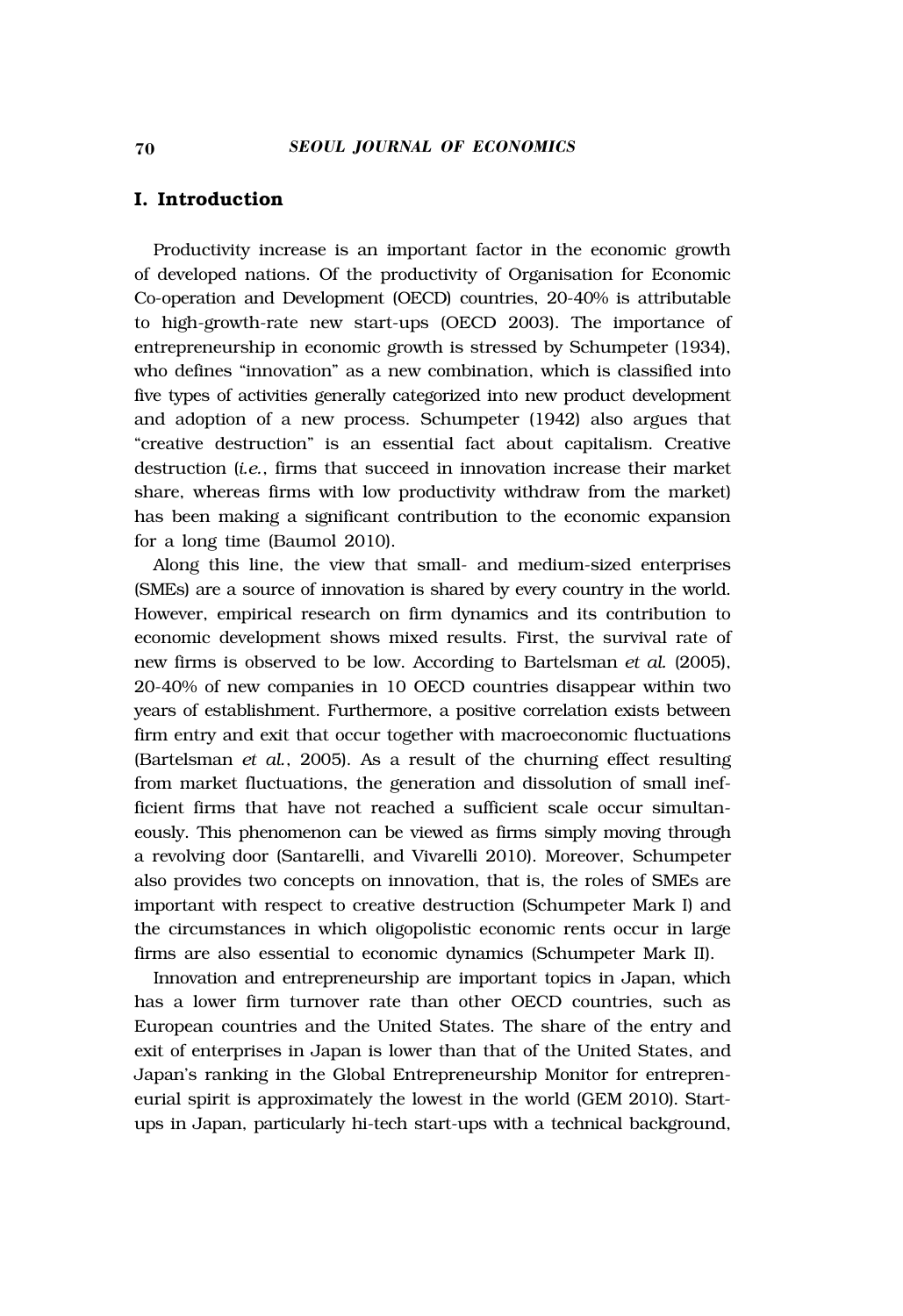are difficult to cultivate because of the labor market rigidity and underdevelopment of venture capital activities supplying risk money to startup projects, among other factors (Motohashi 2010). In addition, a large firm with a substantial technological capability plays an important role in the Japanese national innovation system, and the in-house orientation of research and development (R&D) of large firms may hinder entrepreneurial activities. For hi-tech start-ups to grow, they should tie up with a large firm; however, large Japanese firms are generally not proactive in assimilating new technology using start-ups. Given the growing competitive pressure from Korean and Chinese firms, large Japanese firms become increasingly difficult to follow through with in-house R&D style. Large firms should form alliances with universities and start-ups to accelerate its innovation speed; moreover, the promotion of hi-tech start-ups is important for changing Japan's innovation system from large firms' in-house style to a network style (Motohashi 2005).

In this paper, we report the results of the analysis of innovation and company dynamics with the use of a dataset that links the Establishment and Enterprise Census and the Institute of Intellectual Property (IIP) Patent Database. The objective of this research is to derive new implications related to the issue of whether new firms are a source of economic growth (source-of-growth firms) or belong to the "revolvingdoor" type. Although both apparently exist in combination, in this study, we take the position that source-of-growth firms are firms that exert effort toward patent application and/or open innovation. Patent applications can be considered a variable that reflects the effort of a firm toward technological innovation. We examine the distribution of the patenting activities of the entire population of Japanese firms according to size, age, and industry type and the influence of these activities on the survival and growth of the firms. We also investigate the influence of open innovation activities, such as R&D collaboration with other firms and universities, on firm performance.

This paper is structured as follows: First, we introduce the data source in this study, that is, the Enterprise and Establishment Census data and the Japan Patent Office (JPO) patent database, called IIP Patent Database (Goto, and Motohashi 2007). Next, we present the results of linking these datasets based on company name and address information and discuss the descriptive statistics resulting from the linkage data. Then, we show the results of the quantitative analysis of the relationship of open innovation and patent applications (drawn from the linkage data) with the survival rate and growth speed of firms. Finally, we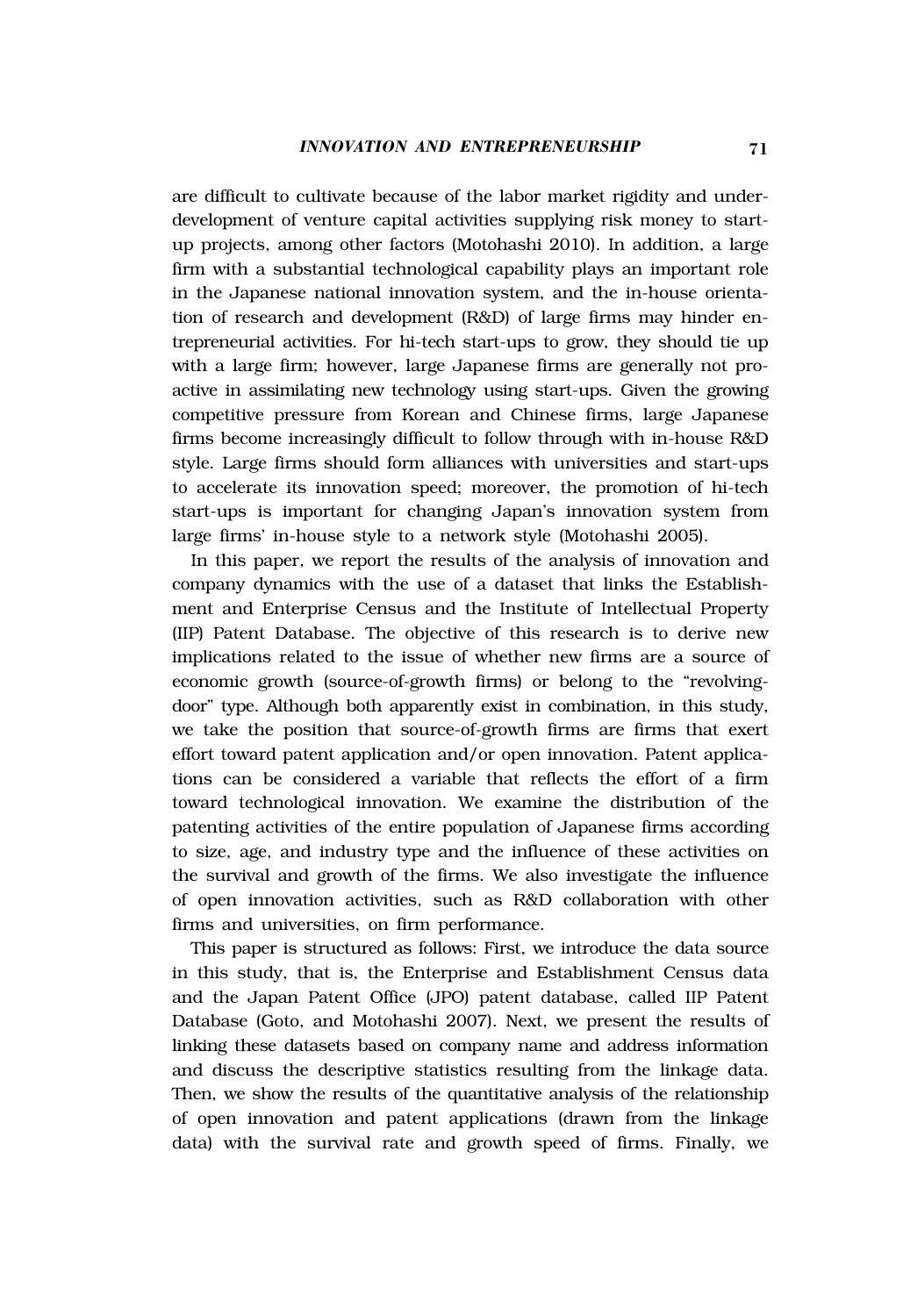summarize and discuss our findings and provide policy implications.

# **II. Description of Enterprise and Establishment Census and IIP Patent Database**

#### *A. Enterprise and Establishment Census*

The Enterprise and Establishment Census encompasses all business establishments in Japan. Along with providing base statistical data, such as the number of establishments and employees, the Enterprise and Establishment Census is also used as the survey body information set for governmental statistical surveys. This survey is conducted twice every five years. This survey was originally named Establishment Census until July 1991; from the October 1996 survey onward, the name was changed to the Enterprise and Established Census. Owing to the addition of "address of head office" as a survey item in the October 1996 survey, business establishments can be grouped by company name. The 2006 survey is the last Enterprise and Establishment Census, and a new survey framework based on data collection at the enterprise level has been developed for "The Economic Census" in 2012. A preparatory survey was conducted in 2009 to prepare for the survey, and the data for 2009 and 2012 have been published already.

Table 1 shows the trend in the numbers of business establishments and employees from the Enterprise and Establishment Census. The number of business establishments decreased from 6,290,730 in 1981 to 5,722,559 in 2006.1 By contrast, the total number of employees showed an increasing trend until 1991 and has since then seesawed between 52 million and 55 million. Therefore, the average employee number per business establishment (business establishment size) showed an increasing trend. Furthermore, the business establishments included all business entities engaging in economic activities, and unpaid family workers (family-run businesses) were included in the number of employees. In other words, many business establishments with zero employees (non-employee establishments) were included in this sample.

Company and business establishment numbers (identification numbers)

<sup>1</sup> The number of establishments increased in the 2009 Economic Census Preparatory Survey (5,886,193); such an increase may be due to the change in survey methodology. The number of establishments is assumed to decrease over time because the 2012 Economic Census showed a decreasing trend (5,768,489) again.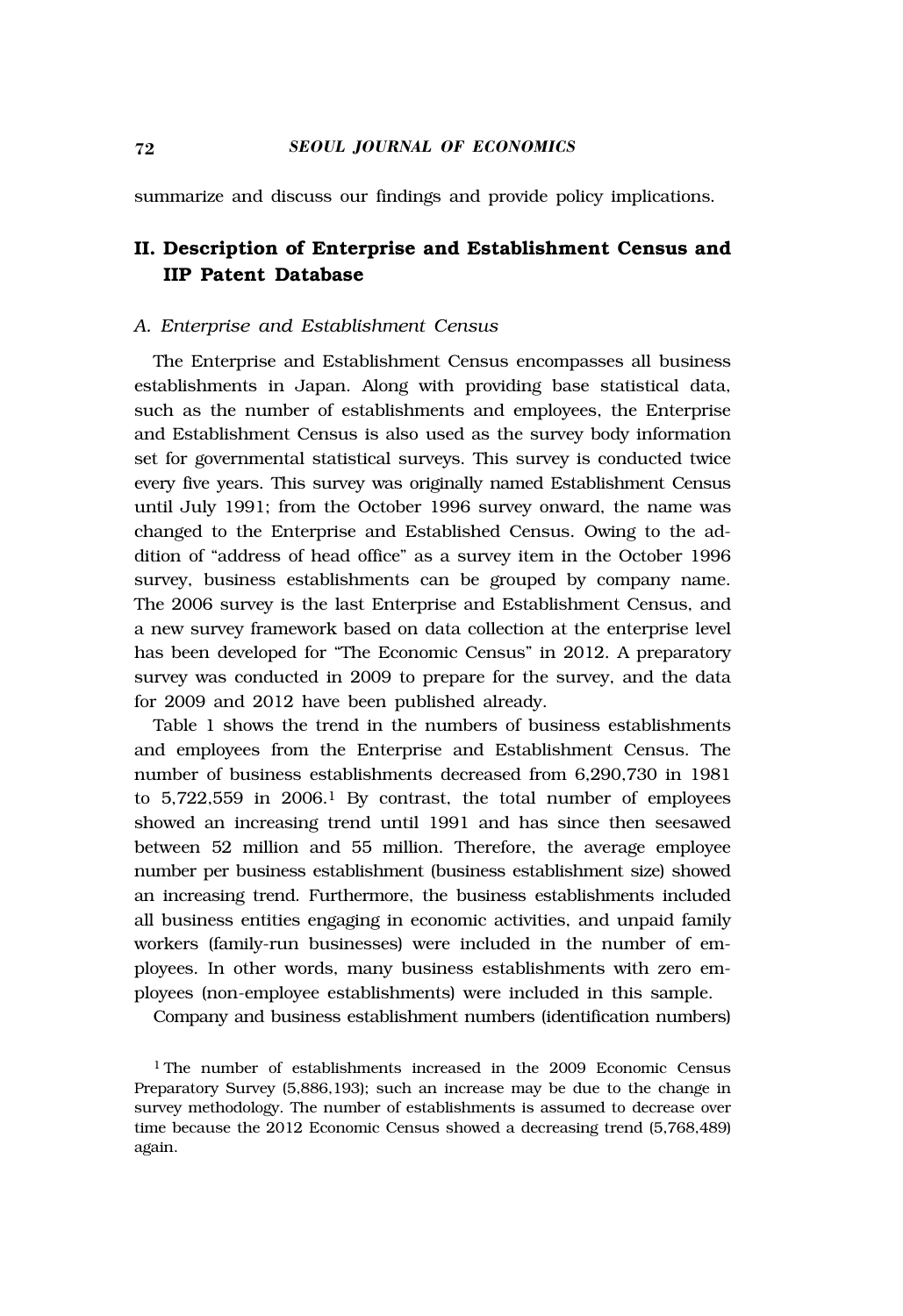| Date        | Number of<br>Establishments (Est) |          |            | Number of Employees<br>(Emp) |      |  |
|-------------|-----------------------------------|----------|------------|------------------------------|------|--|
| 1981.7.1    | 6.290.703                         |          | 45,961,266 |                              | 7.31 |  |
| 1986. 7. 1  | 6.551.741                         | 0.82%    | 49.224.514 | 1.38%                        | 7.51 |  |
| 1991.7.1    | 6.559.337                         | $0.02\%$ | 55.013.776 | 2.25%                        | 8.39 |  |
| 1994.4.20   | 6.550.245                         | $-0.05%$ | 54.366.015 | $-0.39\%$                    | 8.30 |  |
| 1999. 7. 1  | 6.203.249                         | $-1.08%$ | 53.806.580 | $-0.21%$                     | 8.67 |  |
| 2001.10.1   | 6.138.312                         | $-0.52%$ | 54.912.703 | $1.02\%$                     | 8.95 |  |
| 2004.6.1    | 5.728.492                         | $-2.28%$ | 52.067.396 | $-1.76%$                     | 9.09 |  |
| 2006, 10, 1 | 5.722.559                         | $-0.05%$ | 54.184.428 | 2.01%                        | 9.47 |  |

**TABLE 1** NUMBERS OF ESTABLISHMENTS AND EMPLOYEES IN THE CENSUS

from past surveys are required at the time of conducting the research to consolidate the panel data for the Enterprise and Establishment Census. In this survey, business establishments are the main statistical unit, and linking panel data at the business establishment level using the establishment identification numbers is possible. However, compiling enterprise-level panel datasets is complex. From the 1996 survey onward, the names and addresses of enterprise headquarters are surveyed for all establishments, allowing the aggregation of establishment data at the enterprise level. However, this enterprise dataset cannot be linked intertemporally because of the lack of an enterprise identification system. Therefore, we treat the firms with the same establishments between two periods to be identical.

#### *B. IIP Patent Database*

The IIP Database is compiled based on the Consolidated Standardized Data, which is made public twice a month by the JPO. The Consolidated Standardized Data includes patent information recorded as a text file with SGML and XML tags. In this study, these text files are converted into an SQL database to facilitate the statistical processing of the data. Furthermore, information that is believed to be needed most by researchers is released as a CSV-format text file. The dataset used for this paper is the version containing all patent applications from January 1964 until October 2009 (15th public release of Consolidated Standardized Data 2009).

The data released publicly in CSV format as the IIP Patent File include patent application data (application number, application date, examination request date, technological field, and number of claims);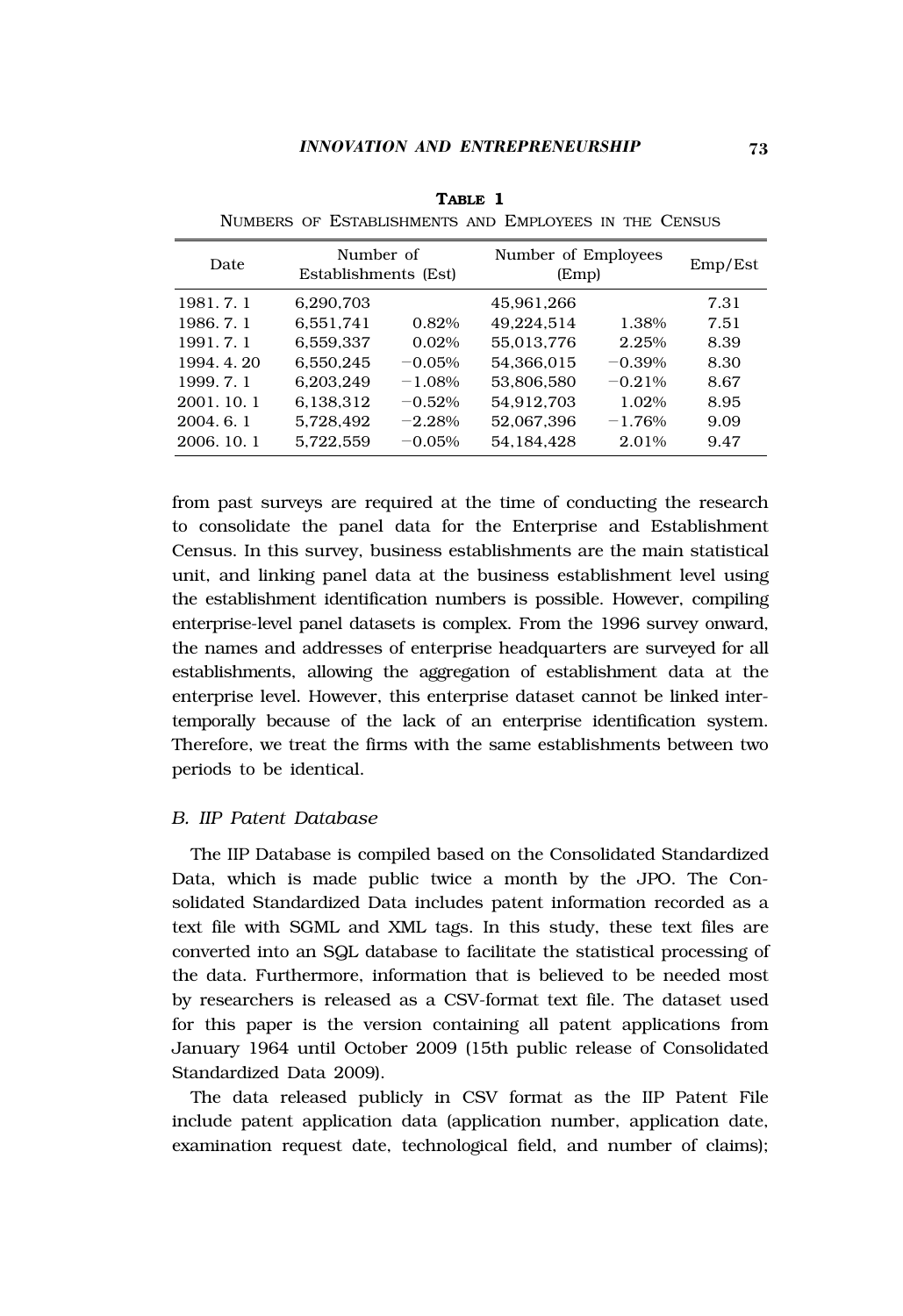

**FIGURE 1** STRUCTURE OF IIP PATENT DATABASE

patent registration data (registration number and rights expiration date); applicant data (applicant name, applicant type, and country/prefecture code); rights holder data (rights holder name); citation information (citation/cited patent number); and inventor data (inventor name and address) (Goto, and Motohashi 2007). Figure 1 shows the database structure and number of data for each table. For example, the database illustrated in Figure 1 includes the data for 11,254,825 patent applications, among which 3,507,336 patents are registered. A table relating to the applicant and rights holder is linked to each of these applications. Moreover, citation data include the data related to examiner citations, that is, the past patent literature that the examiner cites as their reason for rejecting the patent application.

Based on the raw data from the Consolidated Standardized Data by JPO, the IIP Patent Database is created with substantial effort to provide ready-made usable data for researchers. The most important points for revision arise from the inconsistency in the recording method of applicant names in the raw data. For example, in the 1960s data, the names are displayed in katakana (Japanese characters), whereas more recent data are recorded in kanji (Chinese characters). Thus, merging records under the same name is impossible using the original text information. In addition, owing to the changes in the company names and notation methods (such as "incorporated" or "inc."), modifications are required to ensure that the same company under different expressions are recognized as the same ones.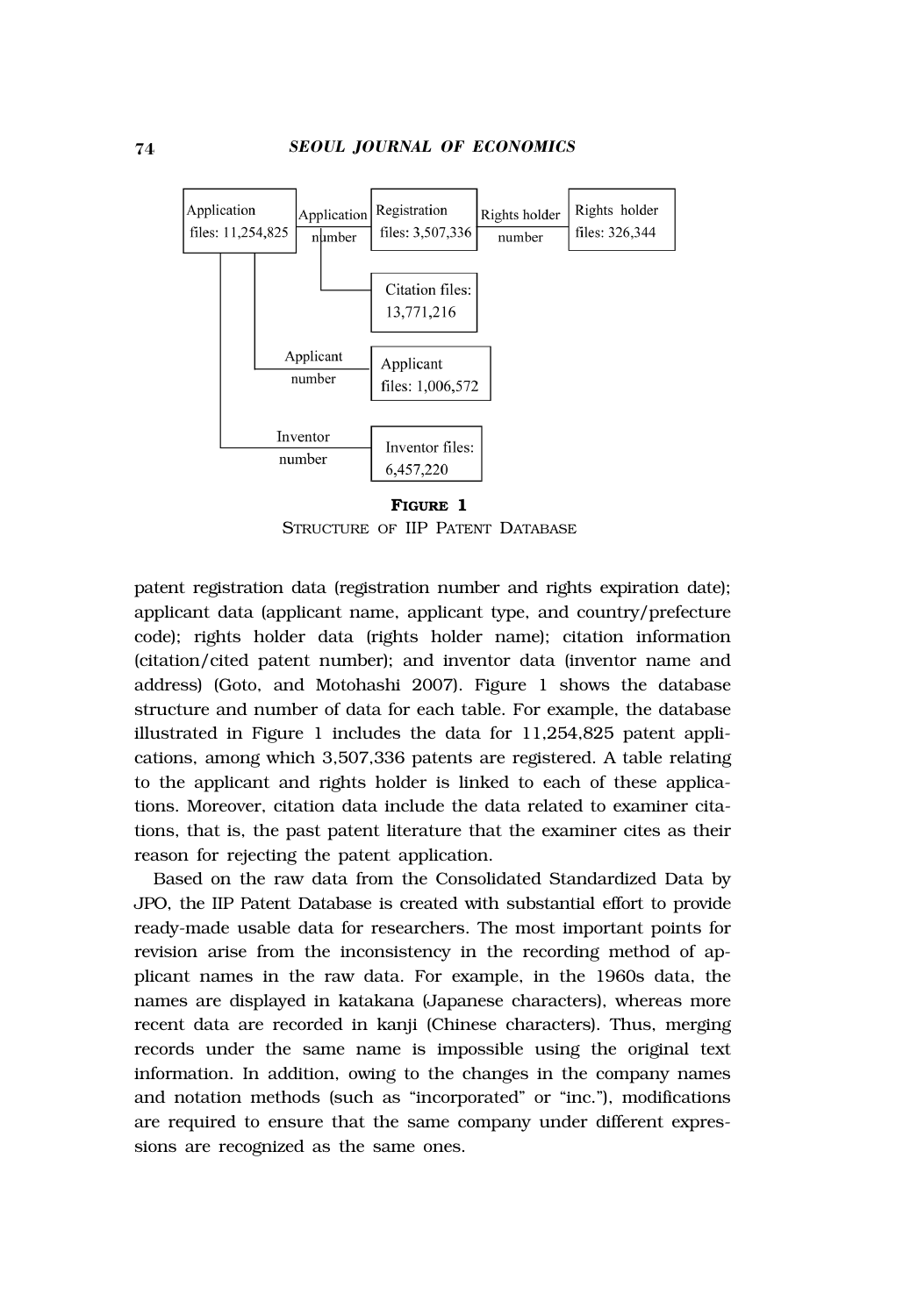This study utilizes the JPO applicant ID codes. However, given that this code underwent several changes before it became the present-day nine-digit code, we had to rectify this first. Notably, the JPO applicant ID code may be suffering from false-negative errors (two different codes being assigned to the same person even if only one should have been assigned); however, no false-positive errors (the same code being assigned to two different records) exist because this code is manually assigned by the patent examiner.

First, we classified the companies by applicant type (*i.e.*, individual inventor, company, nonprofit organizations, or universities) with the use of applicant name information. Then, we extracted only the company applicant names and assigned them our own ID numbers by assuming that the companies that existed in the same municipality with the same company name were actually the same company (Thoma *et al.*, 2010). Moreover, false negatives could occur in cases wherein company name standardization using this method is insufficient or in cases wherein the company changed its name. False positives could also occur in cases wherein two different companies with the same name exist in the same area. Linking this patent data with enterprise and establishment census data mitigates this problem, as discussed in the subsequent section.

## **III. Data linkage of establishment census and patent database**

#### *A. Linkage method and results*

The linkage of Enterprise and Establishment Census and IIP Patent Database was conducted using the identical company name (standardized name) and location (municipality level). The head office name and address could be obtained from the Enterprise and Establishment Census in the 2001, 2004, and 2006 surveys. In the other years, linking using the company name was impossible; thus, we decided to link the panel data and the patent database for two surveys in 2001 and 2006 (2004 was a simplified survey year). In the Enterprise and Establishment Census, each establishment was categorized into three types, as follows: (1) a single unit establishment firm (Single Est.), (2) the head office of a firm with multiple establishments (Headquarter), and (3) a branch of a firm with multiple establishments (Branch). The numbers of business establishments in the 2001 and 2006 surveys by type are provided in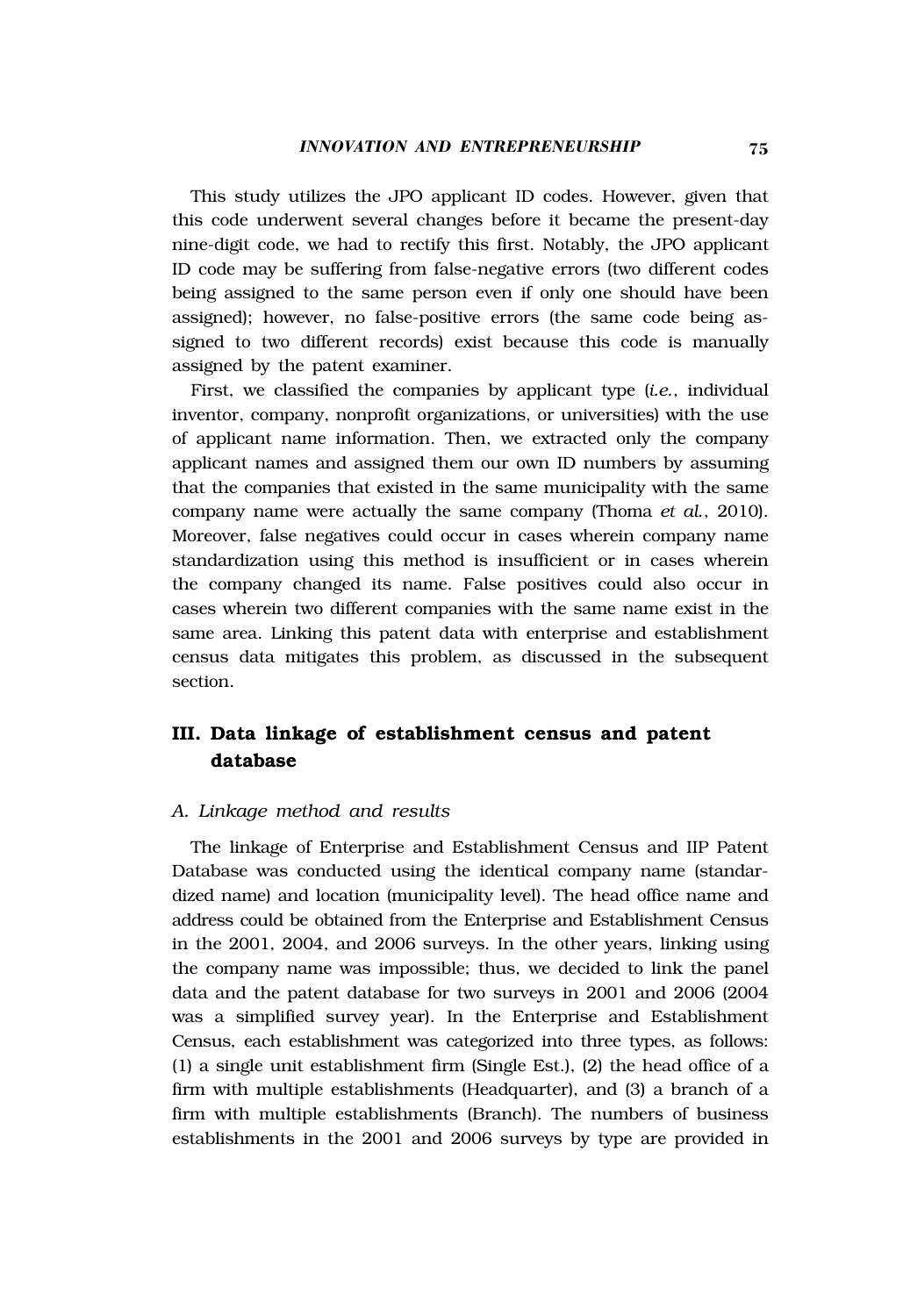|                            | Single Est.            | Headquarter        | Branch                 | Total                  |
|----------------------------|------------------------|--------------------|------------------------|------------------------|
| 2001 Survey<br>2006 Survey | 4.722.947<br>4.238.068 | 229.436<br>228.664 | 1.185.929<br>1.255.827 | 6.138.312<br>5.722.559 |

**TABLE 2** NUMBER OF ESTABLISHMENTS BY TYPE

Table 2.

Patent applications are usually managed by an entire company, instead of an individual establishment; thus, applicant information from patent data should be linked with a headquarter of multiple-establishment firm or a single-establishment firm. However, several cases wherein the address of the applicant is not the address of the firm's head office exist. In addition, the names and addresses in the IIP Patent Database and/ or Enterprise and Establishment Census data may also be incomplete. Therefore, we matched two datasets using the branch and head office data. In the process of name cleaning of the patent database, only one firm falls under each name and location (municipality level) set. However, several cases wherein a firm from the IIP Patent Database is linked with multiple firms in the Enterprise and Establishment Census data exist. In such cases, the priorities were set as head office  $>$  individual business establishment  $>$  branch office to ensure a one-to-one link. As a result, 1.33% of all the firms in 2001 and 1.42% of all the firms in 2006 have one or more patent applications. From the number of patents applied, approximately 60% of patents out of approximately 10 million patent applications were matched with the Enterprise and Establishment Census data. Furthermore, when patent applicants from overseas and patents applied for by individual inventors were excluded and when the application year was limited to until 2006, the total number of patents was 8,801,613. Of these, 5,772,461 were matched from the 2006 data, which indicates that 65.3% of the patents were covered.

Linkage could not be properly made in several cases because of discrepancies in the spelling of company names and incomplete addresses. Several companies that submitted patent applications were treated as firms without patents. However, discontinued businesses that did not exist in 2006 were also included in approximately 35% of the unmatched patents. To conduct an assessment on this point, we made a firm-level analysis of the IIP Patent Database. First, the number of applicants, excluding individual inventors who were located in Japan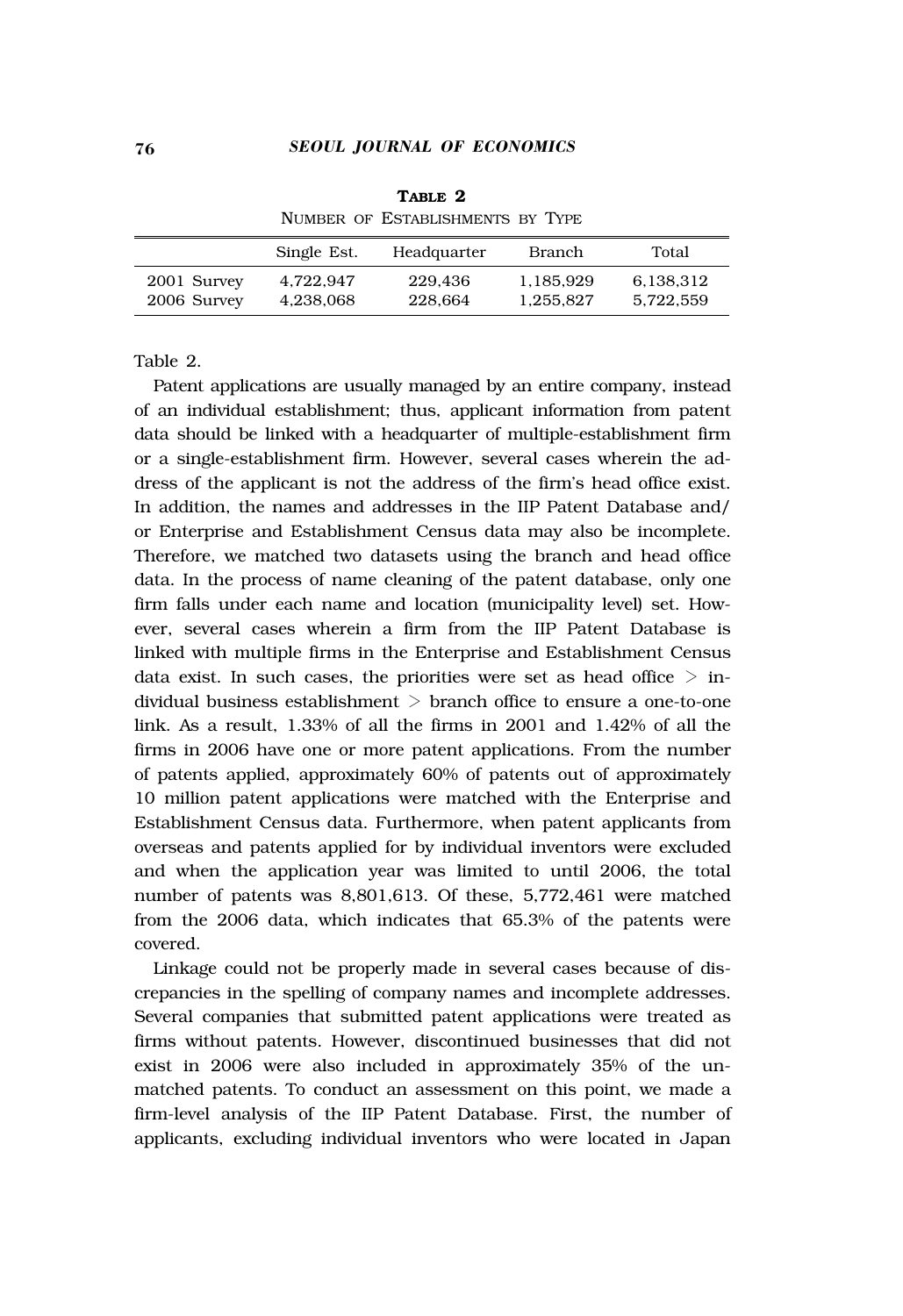**TABLE 3** LINKING PERFORMANCE WITH PATENT DATABASE

| LADINING LEAGU QINDIANGA WITH LATISINI LAATADAGAS |           |  |  |  |
|---------------------------------------------------|-----------|--|--|--|
| 2001                                              | 2006      |  |  |  |
| 5.082.267                                         | 4.627.530 |  |  |  |
| 66.852                                            | 64.640    |  |  |  |
| 1.32%                                             | 1.40%     |  |  |  |
| 6,202,304                                         | 5.752.461 |  |  |  |
| 62.86%                                            | 58.30%    |  |  |  |
|                                                   |           |  |  |  |





APPLICATIONS

and applied for at least one patent by 2006, was 167,430. As shown in Table 3, the number of companies that we were able to link to the Enterprise and Establishment Census data was 64,630, which was only less than half of the total number of applicants. Figure 2 shows the application status of the 167,430 applicants and illustrates the cumulative numbers of firms by the last year of patent applications. For example, the number of applications corresponding to year 2000 was 91,315, which is the number of firms that applied for patents in 2000 or before but did not apply after 2000. Firms that had not filed a patent application for a long period was unlikely to still exist in 2006.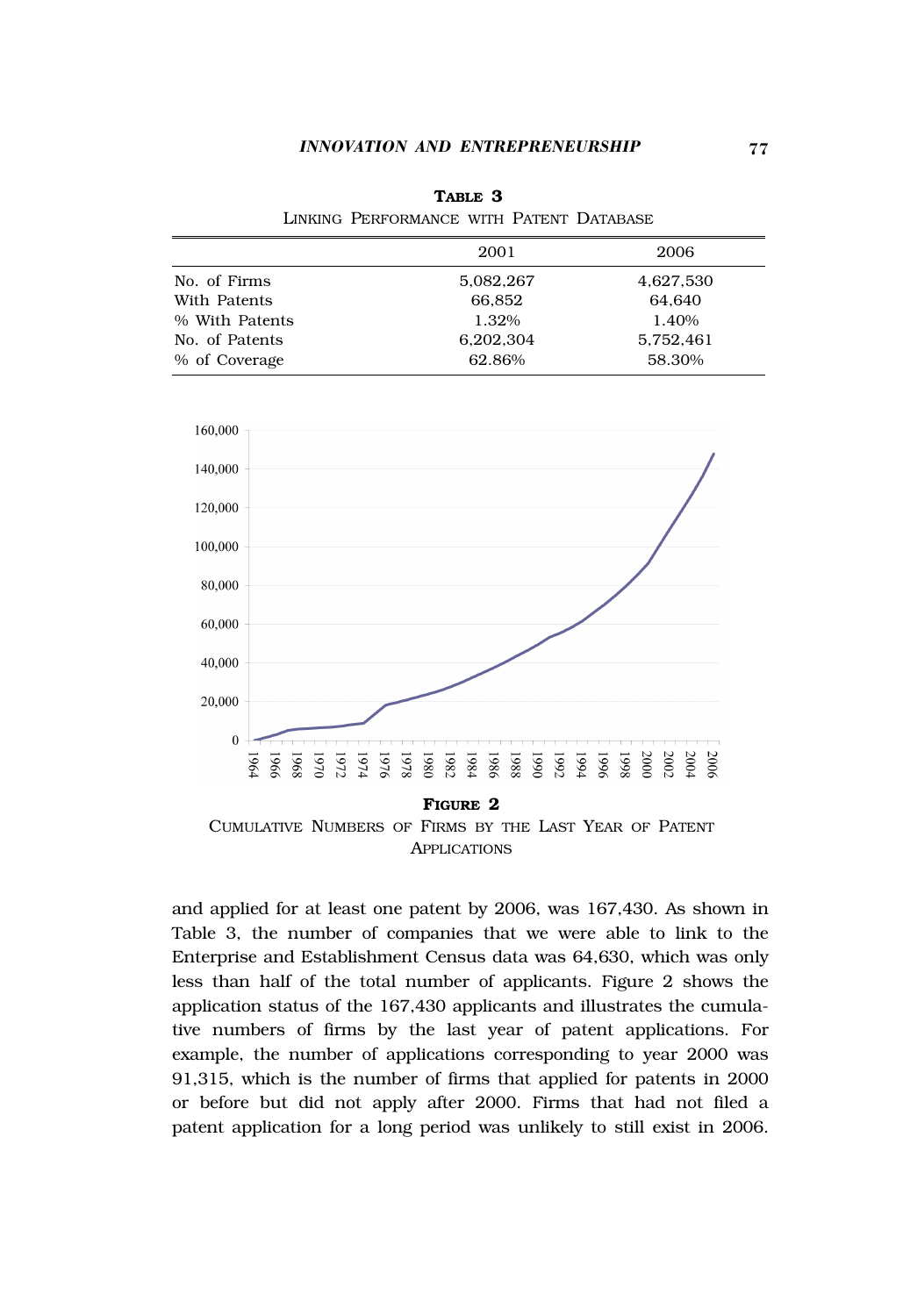| <b>Size</b>   |        | With Patents | Without Patents | All       |
|---------------|--------|--------------|-----------------|-----------|
| $\Omega$      | 28     | $(0.0\%)$    | 1.385.156       | 1.385.184 |
|               | 920    | $(0.1\%)$    | 627.732         | 628,652   |
| 2             | 2.155  | $(0.4\%)$    | 501.320         | 503.475   |
| 3             | 2.336  | $(0.6\%)$    | 374.286         | 376.622   |
| $4 - 5$       | 4.724  | $(0.9\%)$    | 493.577         | 498.301   |
| $6 - 10$      | 9.217  | $(1.7\%)$    | 544.238         | 553.455   |
| $11 - 100$    | 32.688 | $(5.2\%)$    | 592.940         | 625,628   |
| $101 - 1.000$ | 11.343 | $(21.4\%)$   | 41.780          | 53,123    |
| $1.001 -$     | 1.229  | $(39.8\%)$   | 1.861           | 3.090     |
|               |        |              |                 |           |

**TABLE 4** RATIOS OF PATENTING FIRMS BY SIZE (2006 DATA)

The number of firms that had not applied for a patent for more than 10 years was approximately 70,000 (firms that last filed an application in 1996 and had not filed a new patent application until 2006), and the remaining number was approximately 97,000. When 64,000 of these patent applications were considered to be linked, a certain level of linkage performance was achieved. The number of companies shown to be without patents in Table 3 is approximately 4.5 million; thus, approximately 30,000 (97,000-64,000) of the unidentified patents do not make a substantial bias.

## *B. Descriptive statistics of the distribution of patenting firms*

In this section, the linkage data given in the previous section is used, and an analysis of how the ratio of companies applying for patents varies depending on company size, age, and industry type is presented. First of all, with respect to company size by the number of employees, the larger the company is, the higher the ratio of companies applying for patents (Table 4).

However, we are unable to observe a clear trend in relation to the company age and ratio of patent applications. Table 5 shows the ratio of patent applications by the establishment year of companies.2 Although the ratio of patent applications among firms that have been around

<sup>2</sup> The Business Establishment and Company Statistics only provide data on the establishment year of business establishments; thus, when a company is composed of multiple business establishments, we considered the establishment year of the oldest business establishment to be the establishment year of a company.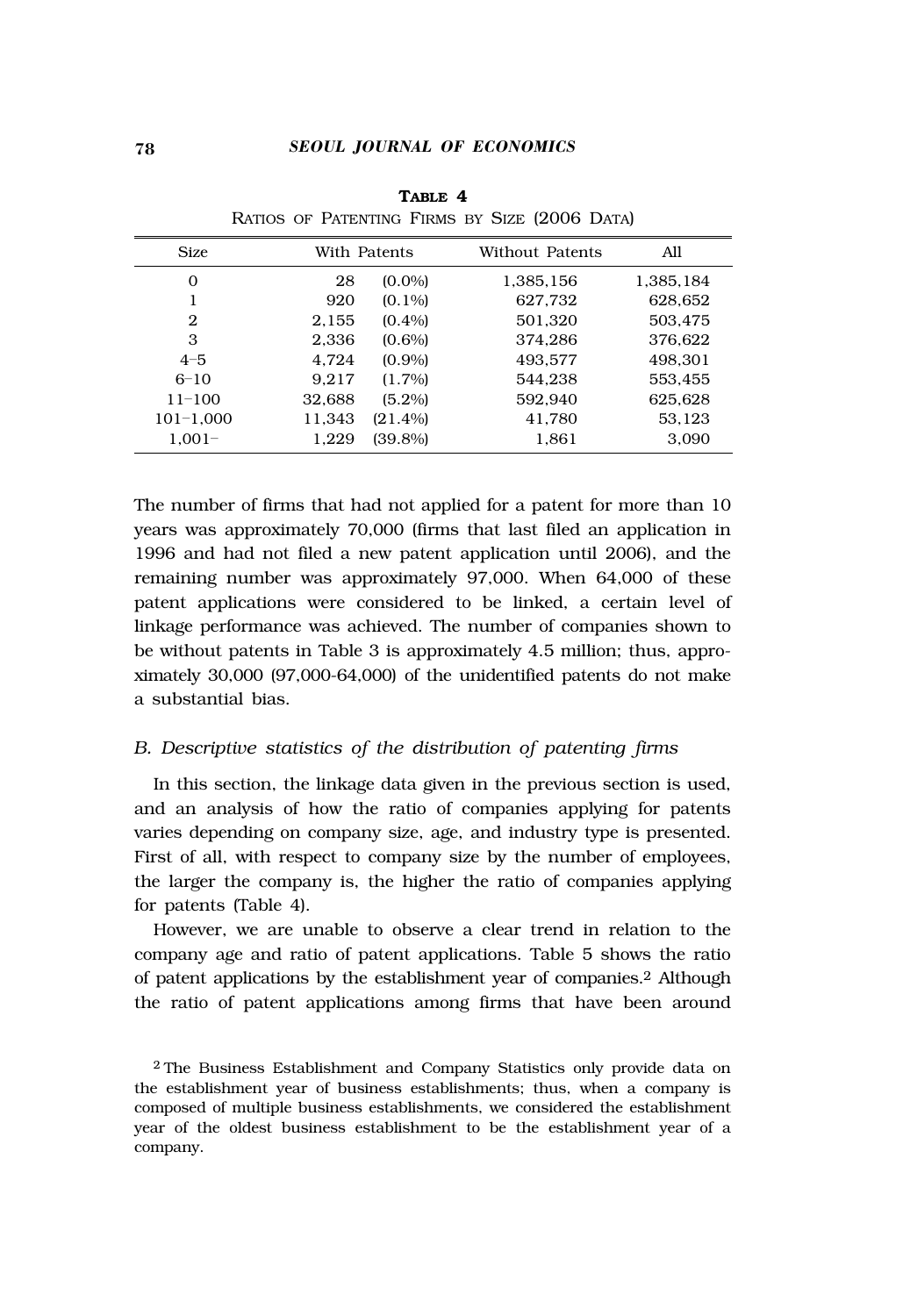| Establishment Year |        | With Patents | Without Patents | All     |
|--------------------|--------|--------------|-----------------|---------|
| $-1954$            | 8.273  | $(1.8\%)$    | 460.419         | 468.692 |
| 1955-64            | 7.934  | $(2.2\%)$    | 345.260         | 353.194 |
| 1965-74            | 12.355 | $(1.9\%)$    | 650,224         | 662.579 |
| 1975-84            | 11.052 | $(1.4\%)$    | 789.711         | 800.763 |
| 1985-94            | 12.989 | $(1.3\%)$    | 962.876         | 975.865 |
| 1995-99            | 5.332  | $(1.0\%)$    | 505.513         | 510.845 |
| 2000               | 1.302  | $(1.2\%)$    | 111.691         | 112.993 |
| 2001               | 1.080  | $(0.9\%)$    | 113.962         | 115,042 |
| 2002               | 1.005  | $(1.0\%)$    | 104.480         | 105.485 |
| 2003               | 985    | $(0.8\%)$    | 124.388         | 125.373 |
| 2004               | 1.009  | $(0.8\%)$    | 131.260         | 132.269 |
| 2005               | 745    | $(0.6\%)$    | 126.226         | 126.971 |
| 2006               | 457    | $(0.4\%)$    | 108.249         | 108.706 |
|                    |        |              |                 |         |

**TABLE 5** RATIOS OF PATENTING FIRMS BY ESTABLISHMENT YEAR (2006 DATA)

**TABLE 6**

RATIOS OF PATENTING FIRMS BY INDUSTRY (2006 DATA)

| Industry Type                              | With Patents |           | Without<br>Patents | All                 |
|--------------------------------------------|--------------|-----------|--------------------|---------------------|
| Agriculture                                | 193          | $(1.6\%)$ | 12,013             | 12,206              |
| Forestry                                   | 25           | $(1.8\%)$ | 1,411              | 1,436               |
| Fisheries                                  | 25           | $(1.1\%)$ | 2,312              | 2,337               |
| Mining                                     | 71           | $(3.1\%)$ | 2.309              | 2,380               |
| Construction                               | 5.810        | $(1.2\%)$ | 491.276            | 497.086             |
| Manufacturing                              | 29,117       | $(6.5\%)$ | 446.897            | 476.014             |
| Electricity, Gas, Heat Supply, and Water   | 91           | (12.9%    | 708                | 799                 |
| Information and Communications             | 3.251        | $(8.7\%)$ | 37.435             | 40,686              |
| Transport                                  | 742          | $(0.9\%)$ | 85.209             | 85.951              |
| Wholesale and Retail Trade                 | 15.916       | $(1.4\%)$ |                    | 1.163.064 1.178.980 |
| Finance and Insurance                      | 257          | $(0.7\%)$ | 34.280             | 34,537              |
| Real Estate                                | 845          | $(0.3\%)$ | 289,647            | 290,492             |
| Eating and Drinking Places, Accommodations | 608          | $(0.1\%)$ | 677,437            | 678,045             |
| Medical, Health Care, and Welfare          | 249          | $(0.1\%)$ | 264,929            | 265,178             |
| Education, Learning Support                | 326          | $(0.2\%)$ | 131.486            | 131,812             |
| Compound Services                          | 258          | $(1.7\%)$ | 15.300             | 15,558              |
| Services. N.E.C.                           | 6,856        | $(0.8\%)$ | 907.177            | 914.033             |

longer is slightly higher than those among younger firms, the difference was not considerable compared with the difference in the ratios by company size. A positive correlation between company scale and company age can be assumed. However, many old companies remain small in size. These companies are considered to have a stable business in the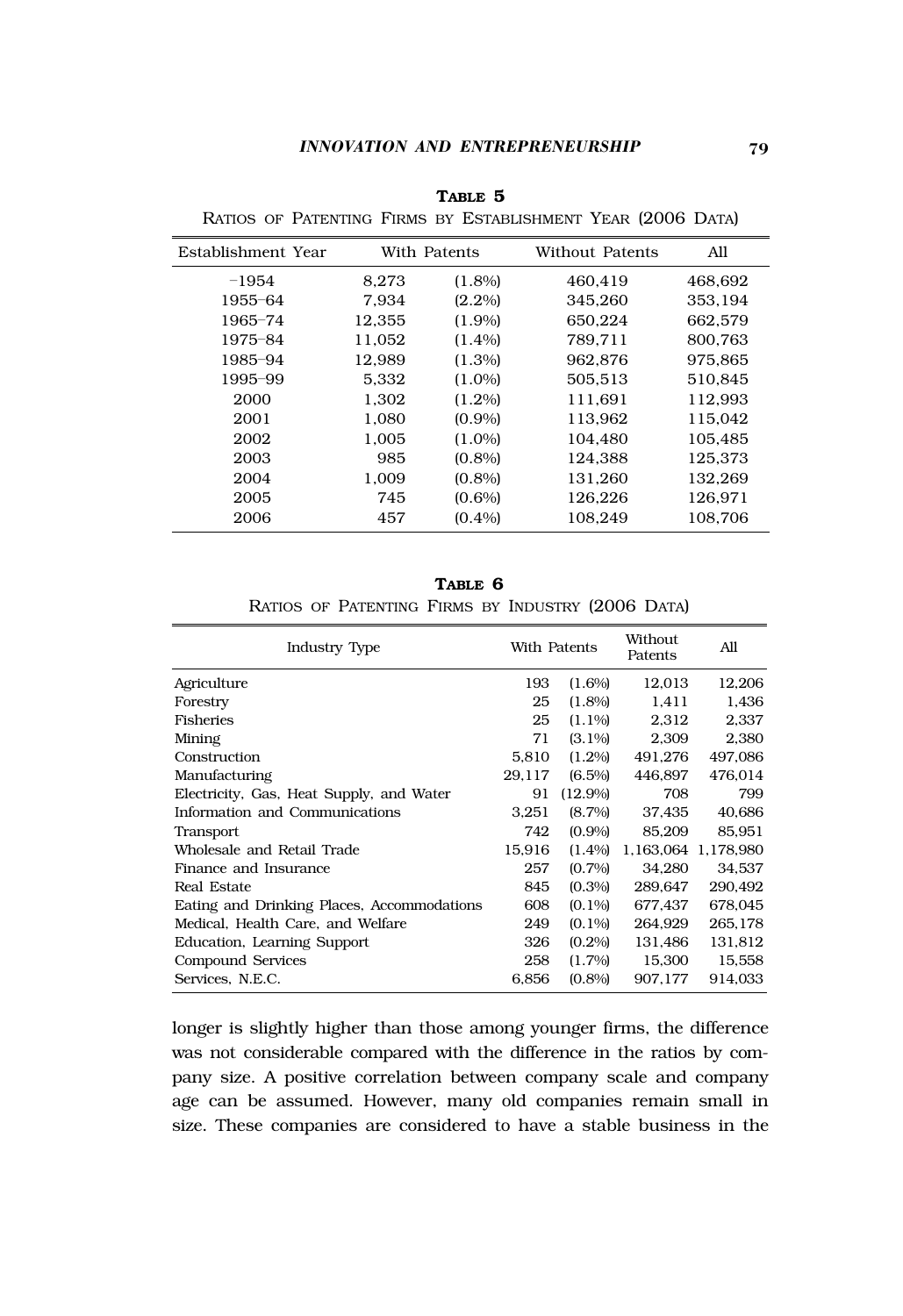#### 80 *SEOUL JOURNAL OF ECONOMICS*

| Manufacturing Industry Type                             |       | With Patents | Without.<br>Patents | All    |
|---------------------------------------------------------|-------|--------------|---------------------|--------|
| Manufacture of Food                                     | 1.609 | $(4.0\%)$    | 40,167              | 41,776 |
| Manufacture of Beverages and Tobacco                    | 404   | $(6.6\%)$    | 6.084               | 6.488  |
| Manufacture of Textile Mill Products                    | 807   | $(3.4\%)$    | 23.480              | 24.287 |
| Manufacture of Apparel                                  | 760   | $(2.4\%)$    | 32,332              | 33,092 |
| Manufacture of Lumber and Wood Products                 | 473   | $(3.1\%)$    | 15,382              | 15,855 |
| Manufacture of Furniture and Fixtures                   | 499   | $(1.9\%)$    | 25,900              | 26.399 |
| Manufacture of Pulp, Paper, and Paper Products          | 834   | $(8.1\%)$    | 10.286              | 11,120 |
| Printing and Allied Industries                          | 942   | $(2.6\%)$    | 36,930              | 37,872 |
| Manufacture of Chemical and Allied Products             | 1.401 | $(34.2\%)$   | 4,101               | 5,502  |
| Manufacture of Petroleum and Coal Products              | 95    | $(19.8\%)$   | 479                 | 574    |
| Manufacture of Plastic Products                         | 1.972 | $(10.4\%)$   | 19.019              | 20.991 |
| Manufacture of Rubber Products                          | 383   | $(7.4\%)$    | 5.178               | 5.561  |
| Manufacture of Leather Tanning and Leather Products     | 199   | $(3.0\%)$    | 6.671               | 6,870  |
| Manufacture of Ceramic, Stone, and Clay Products        | 1.324 | $(7.2\%)$    | 18.285              | 19.609 |
| Manufacture of Iron and Steel                           | 461   | $(8.9\%)$    | 5.187               | 5.648  |
| Manufacture of Non-Ferrous Metals and Products          | 408   | (10.7%)      | 3.813               | 4.221  |
| Manufacture of Fabricated Metal Products                | 3.224 | $(5.3\%)$    | 60.628              | 63.852 |
| Manufacture of General Machinery                        | 5.706 | (10.7%)      | 53,230              | 58,936 |
| Manufacture of Electrical Machinery and Equipment 2,013 |       | $(13.8\%)$   | 14.604              | 16,617 |
| Manufacture of ICT Equipment                            | 499   | $(17.0\%)$   | 2.933               | 3,432  |
| Electronic Parts and Devices                            | 1.172 | $(13.6\%)$   | 8.595               | 9.767  |
| Manufacture of Transportation Equipment                 | 1.332 | $(7.1\%)$    | 18,700              | 20,032 |
| Manufacture of Precision Instruments and Machinery      | 1,205 | $(15.6\%)$   | 7.702               | 8,907  |
| Miscellaneous Manufacturing Industries                  | 1,395 | $(5.1\%)$    | 27,211              | 28,606 |

## **TABLE 7**

RATIOS OF PATENTING FIRMS BY INDUSTRY (2006 DATA; MANUFACTURING IN DETAIL)

niche market. In many cases, these companies are strangers to the kind of innovation activities observed in patents. Innovation activities go hand in hand with risk; thus, on the flip side of having the chance of becoming a large successful company is a strong possibility of failure, which drives a company out of business. Therefore, the possibility of an innovative company to remain small in scale for a long time is assumed to be small.

Tables 6 and 7 show the ratio of firms with patents by industry. Of the approximately 65,000 firms applying for patents, 27,000 belong to the manufacturing industry. Patent applications, which are the outcomes of technological innovation, are typically observed in the manufacturing industry. However, many patent applications are filed by firms belonging to the wholesale and retail trade, construction, and information and communications industries. Furthermore, with respect to patenting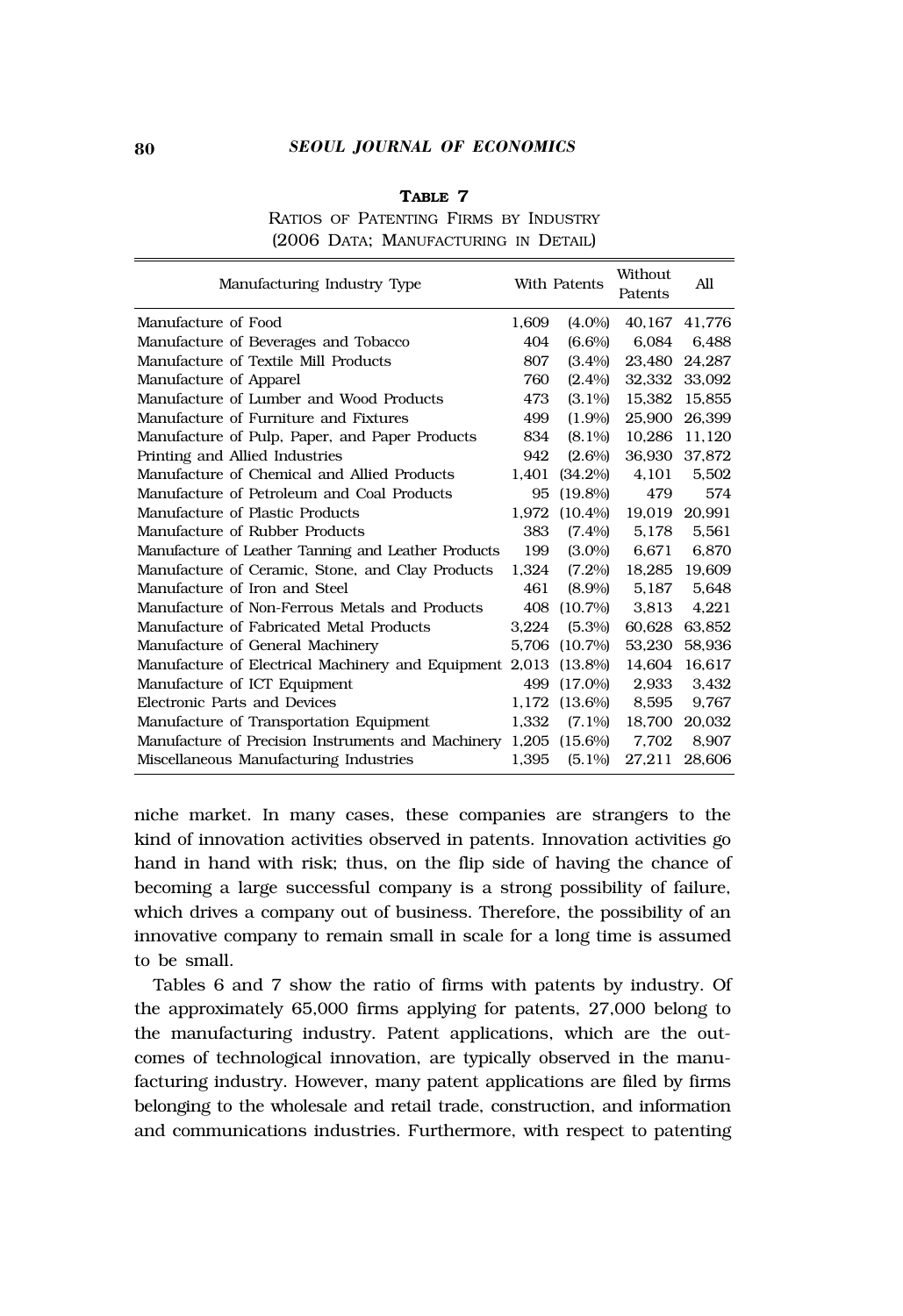## *INNOVATION AND ENTREPRENEURSHIP* 81

| <b>Size</b>    |          | Continuing | Exiting |       |
|----------------|----------|------------|---------|-------|
|                | Entering | 2001       | 2006    |       |
| All Firms      | 1.07     | 1.47       | 1.49    | 0.93  |
| $\mathbf 0$    | 0.01     | 0.00       | 0.00    | 0.00  |
| 1              | 0.26     | 0.07       | 0.12    | 0.19  |
| $\overline{2}$ | 0.57     | 0.26       | 0.38    | 0.47  |
| 3              | 0.76     | 0.48       | 0.58    | 0.68  |
| $4 - 5$        | 1.03     | 0.82       | 0.92    | 1.05  |
| $6 - 10$       | 1.46     | 1.55       | 1.74    | 1.68  |
| $11 - 100$     | 3.05     | 5.55       | 5.94    | 3.83  |
| $101 - 1,000$  | 11.08    | 24.00      | 23.48   | 12.65 |
| $1.001 -$      | 21.18    | 47.49      | 41.93   | 30.22 |

## **TABLE 8**

ENTERING, CONTINUING, AND EXITING FIRMS BY SIZE (FIGURES IN PERCENTAGE (%))

## **TABLE 9**

ENTERING, CONTINUING, AND EXITING FIRMS BY ESTABLISHMENT YEAR (FIGURES IN PERCENTAGE (%))

| Establishment. |          | Continuing |      | Exiting |  |
|----------------|----------|------------|------|---------|--|
| Year           | Entering | 2001       | 2006 |         |  |
| $-1954$        |          | 1.78       | 1.78 | 0.80    |  |
| 1955-64        |          | 2.19       | 2.25 | 0.92    |  |
| 1965-74        |          | 1.80       | 1.86 | 0.94    |  |
| 1975-84        |          | 1.36       | 1.36 | 0.91    |  |
| 1985-94        |          | 1.29       | 1.29 | 1.06    |  |
| 1995-99        |          | 0.93       | 0.97 | 0.96    |  |
| 2000           |          | 0.73       | 0.94 | 0.70    |  |
| 2001           | 1.05     |            |      |         |  |
| 2002           | 0.99     |            |      |         |  |
| 2003           | 0.79     |            |      |         |  |
| 2004           | 0.78     |            |      |         |  |
| 2005           | 0.59     |            |      |         |  |
| 2006           | 0.42     |            |      |         |  |

company ratio by industry, the information and communications industry exceeds the manufacturing industry. A more intensive examination of the manufacturing industry shows that the ratio of companies applying for patents in the chemical industry is the highest. This result reflects the fact that patent rights can be enforced more strongly in the chemical industry, including the pharmaceutical industry (Cohen *et al.*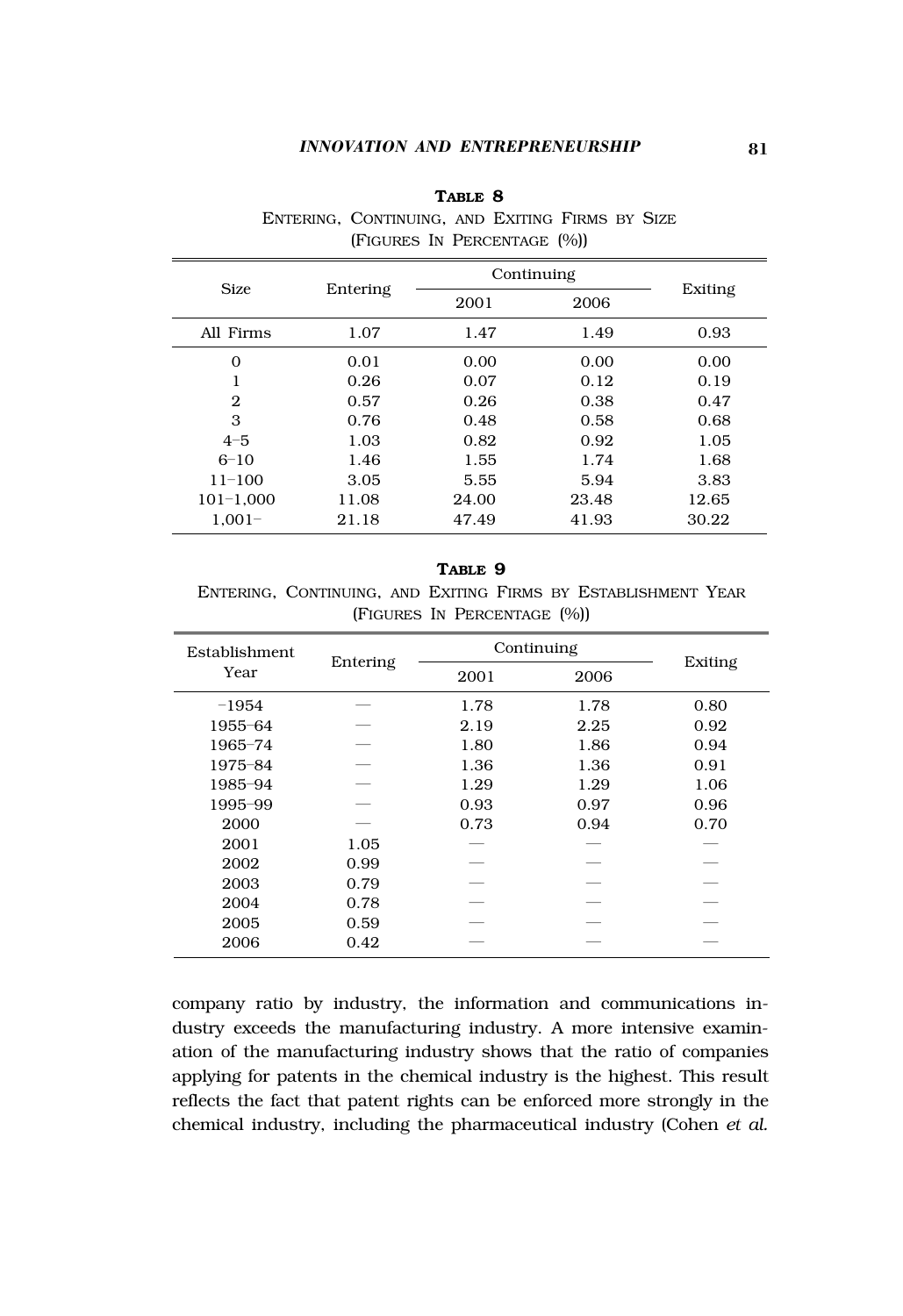#### 82 *SEOUL JOURNAL OF ECONOMICS*

| TABLE 10                    |                                                     |  |  |  |  |  |
|-----------------------------|-----------------------------------------------------|--|--|--|--|--|
|                             | ENTERING, CONTINUING, AND EXITING FIRMS BY INDUSTRY |  |  |  |  |  |
| (FIGURES IN PERCENTAGE (%)) |                                                     |  |  |  |  |  |

|                                            |          | Continuing |       |         |
|--------------------------------------------|----------|------------|-------|---------|
| Industry type                              | Entering | 2001       | 2006  | Exiting |
| Agriculture                                | 1.07     | 1.82       | 1.75  | 0.67    |
| Forestry                                   | 2.45     | 1.52       | 1.57  | 1.62    |
| <b>Fisheries</b>                           | 1.62     | 0.65       | 0.97  | 0.49    |
| Mining                                     | 1.37     | 3.46       | 3.21  | 1.61    |
| Construction                               | 0.90     | 1.22       | 1.22  | 0.84    |
| Manufacturing                              | 5.26     | 6.01       | 6.25  | 3.27    |
| Electricity, Gas, Heat Supply, and Water   | 4.23     | 14.24      | 13.99 | 5.46    |
| Information and Communications             | 6.56     | 9.29       | 9.47  | 6.55    |
| Transport                                  | 0.50     | 0.98       | 0.97  | 0.39    |
| Wholesale and Retail Trade                 | 1.17     | 1.43       | 1.39  | 0.86    |
| Finance and Insurance                      | 0.52     | 0.82       | 0.87  | 0.53    |
| Real Estate                                | 0.39     | 0.24       | 0.27  | 0.40    |
| Eating and Drinking Places, Accommodations | 0.05     | 0.11       | 0.11  | 0.05    |
| Medical, Health Care, and Welfare          | 0.13     | 0.07       | 0.08  | 0.07    |
| Education, Learning Support                | 0.37     | 0.19       | 0.19  | 0.12    |
| Compound Services                          | 1.24     | 1.64       | 1.73  | 1.24    |
| Services. N.E.C.                           | 0.92     | 0.69       | 0.70  | 0.84    |

2002). In addition, the ratio of patenting firms is high in the precision machinery and electronics sectors, which focus on electronics technology.

Table 8 shows the ratios of firms with patents among entering, continuing (surviving), and exiting firms between 2001 and 2006. Overall, the firms that survived in the two periods of 2001 and 2006 have the highest ratios of patents. However, from the perspective of company size, the smaller-sized category has a lower patent ratio among continuing companies. This result supports the hypothesis that innovation activities, such as patenting, go hand in hand with higher risks. By contrast, for firms on a larger scale, the patent application ratio is higher among continuing companies because they are able to absorb substantial risks backed by its substantial in-house resources.

Table 9 shows the ratios of firms with patents and indicates whether they are new/entering, continuing, or exiting companies. In the table, patenting firms are categorized by the company establishment year. In general, companies with earlier establishment year had higher patent application ratios.

Finally, Tables 10 and 11 present the state of firm dynamics by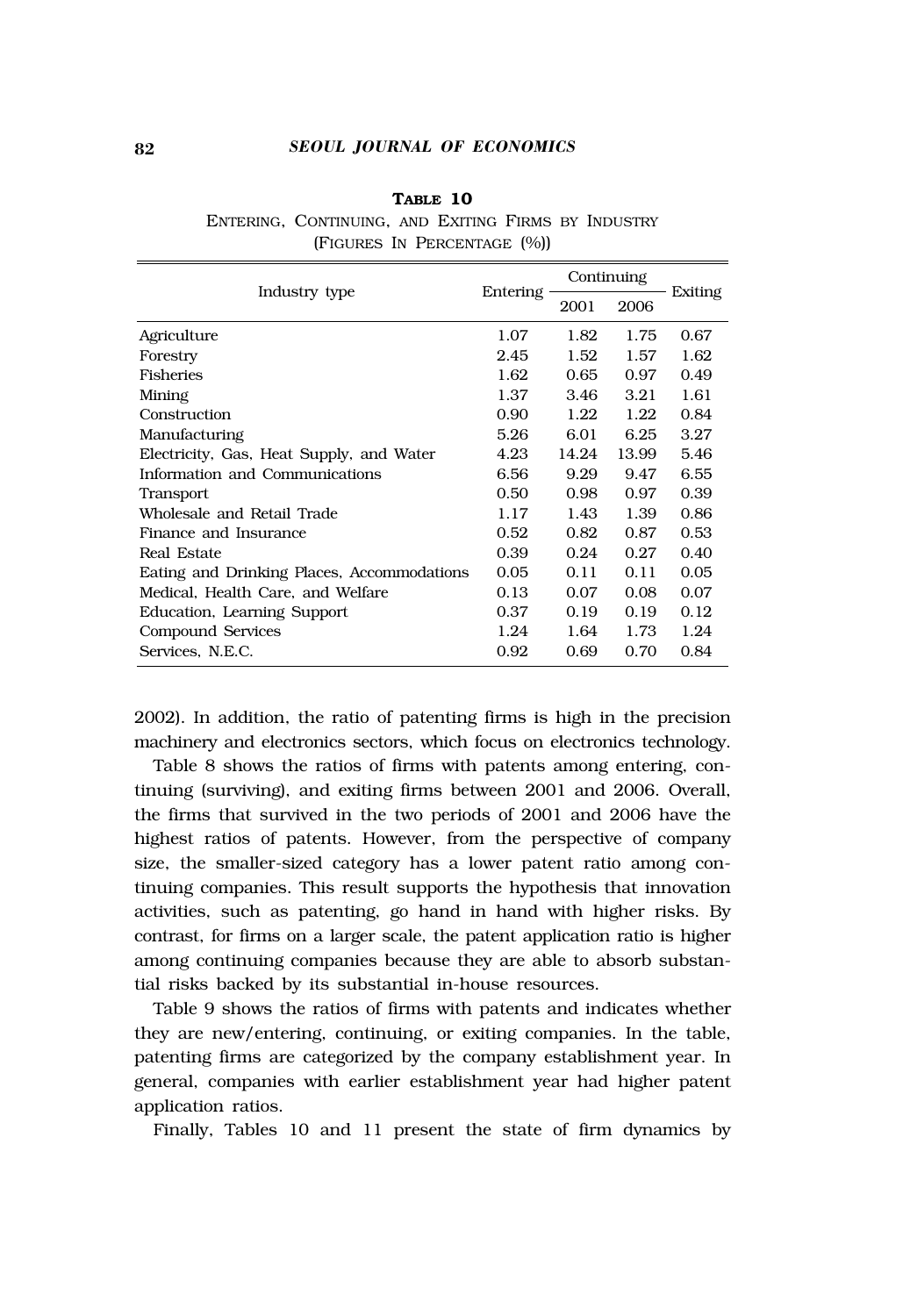## *INNOVATION AND ENTREPRENEURSHIP* 83

## **TABLE 11**

ENTERING, CONTINUING, AND EXITING FIRMS BY INDUSTRY (MANUFACTURING IN DETAIL, FIGURES IN PERCENTAGE (%))

|                                                        |          | Continuing |       |         |
|--------------------------------------------------------|----------|------------|-------|---------|
| Manufacturing industry type                            | Entering | 2001       | 2006  | Exiting |
| Manufacture of Food                                    | 2.54     | 3.90       | 4.06  | 2.17    |
| Manufacture of Beverages and Tobacco                   | 5.29     | 6.33       | 6.38  | 3.38    |
| Manufacture of Textile Mill Products                   | 3.11     | 3.36       | 3.34  | 1.22    |
| Manufacture of Apparel                                 | 1.82     | 2.29       | 2.37  | 0.96    |
| Manufacture of Lumber and Wood<br>Products             | 3.12     | 2.81       | 2.97  | 1.40    |
| Manufacture of Furniture and Fixtures                  | 1.91     | 1.80       | 1.89  | 1.39    |
| Manufacture of Pulp, Paper, and Paper<br>Products      | 6.18     | 7.23       | 7.67  | 3.93    |
| Printing and Allied Industries                         | 2.13     | 2.50       | 2.55  | 1.25    |
| Manufacture of Chemical and Allied<br>Products         | 15.66    | 28.10      | 28.48 | 15.30   |
| Manufacture of Petroleum and Coal<br>Products          | 9.63     | 16.75      | 18.68 | 9.43    |
| Manufacture of Plastic Products                        | 7.02     | 9.41       | 9.80  | 4.90    |
| Manufacture of Rubber Products                         | 4.78     | 6.92       | 7.28  | 2.32    |
| Manufacture of Leather Tanning and<br>Leather Products | 2.07     | 3.07       | 3.03  | 1.29    |
| Manufacture of Ceramic, Stone. and<br>Clay Products    | 4.73     | 6.61       | 7.03  | 3.47    |
| Manufacture of Iron and Steel                          | 3.91     | 8.67       | 9.05  | 3.94    |
| Manufacture of Non-Ferrous Metals and<br>Products      | 7.18     | 9.65       | 10.12 | 4.81    |
| Manufacture of Fabricated Metal<br>Products            | 3.60     | 5.05       | 5.26  | 2.75    |
| Manufacture of General Machinery                       | 8.15     | 9.52       | 9.93  | 6.97    |
| Manufacture of Electrical Machinery and<br>Equipment   | 10.50    | 11.70      | 12.45 | 6.84    |
| Manufacture of ICT Equipment                           | 11.18    | 14.45      | 15.36 | 9.90    |
| Electronic Parts and Devices                           | 10.35    | 11.79      | 12.40 | 6.37    |
| Manufacture of Transportation<br>Equipment             | 4.64     | 7.05       | 7.02  | 4.17    |
| Manufacture of Precision Instruments<br>and Machinery  | 12.96    | 13.44      | 13.66 | 8.57    |
| Miscellaneous Manufacturing Industries                 | 5.24     | 4.59       | 4.81  | 3.16    |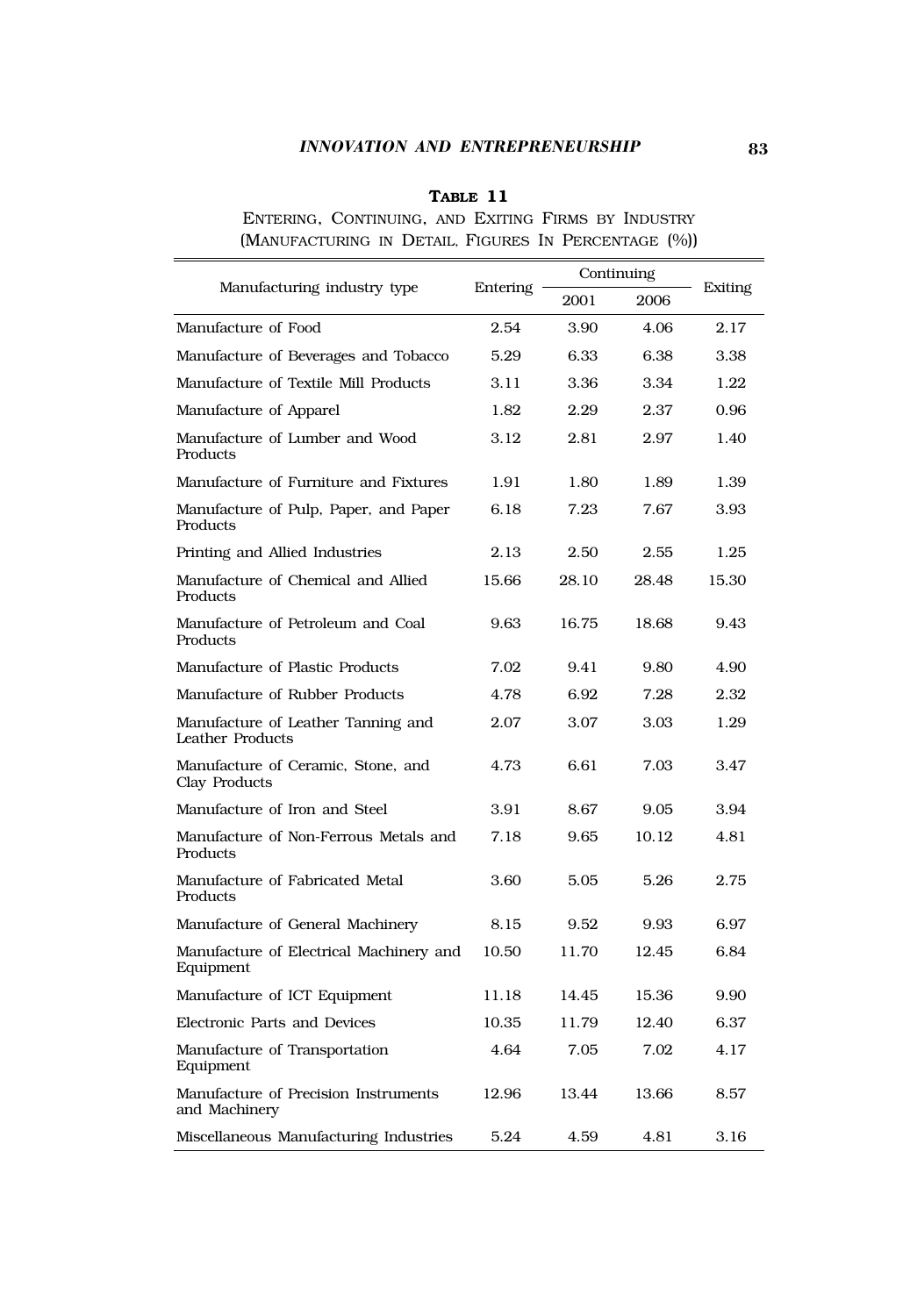industry type. Table 10 clearly shows the industries that have a high ratio of company patent applications among continuing firms compared with new entrants and exiting firms (*e.g.*, manufacturing and information and communications) and the industries that exhibit the opposite pattern (*e.g*., forestry, real estate, and medical). Details of the manufacturing industry shown in Table 11 reveal that, in most business categories, the ratios are largest for continuing firms, followed by new entrants and exiting firms.

# **IV. Econometric analysis of (open) innovation and firm survival and growth**

In this section, we use patents as an indicator of innovation to analyze its relationship with the firm survival and growth. In addition, we construct several indicators of open innovation using the IIP Patent Database. Concretely, we determine whether a patent is applied jointly with other firms (inter-firm linkages) and/or with a university (industryacademia linkages). Furthermore, to track industry-academia linkages through the IIP Patent Database, we use inventor information and applicant information because industry-academia joint inventions were usually patented solely by the firm until 2004 when national universities in Japan were incorporated and entitled to claim patent rights (Muramatsu, and Motohashi 2012).

Table 12 shows the ratios of open-innovation firms categorized as new entrant, continuing, and exiting firms, with respect to company patent applications between 2001 and 2006. First, compared with continuing firms, exiting firms have a lower ratio of open innovation. New entrants also have lower indices than continuing firms; however, the differences are not as large as those between continuing and exiting firms. According to the empirical analyses of previously conducted studies on firms' market entry, exit, and productivity, firms with lower productivity have higher chances of discontinuation in the near future (Griliches, and Regev 1995; Baily *et al.* 1992; Matsuura, and Motohashi 2005). The presence of open innovation may represent the higher innovative capability of firms, particularly in the case of joint research with universities. Open innovation also means sharing the risks associated with innovation activity with partners, particularly in the case of inter-firm collaborations. Such collaborations increase the survival rate of a firm. In addition, for continuing firms, inter-firm cooperation and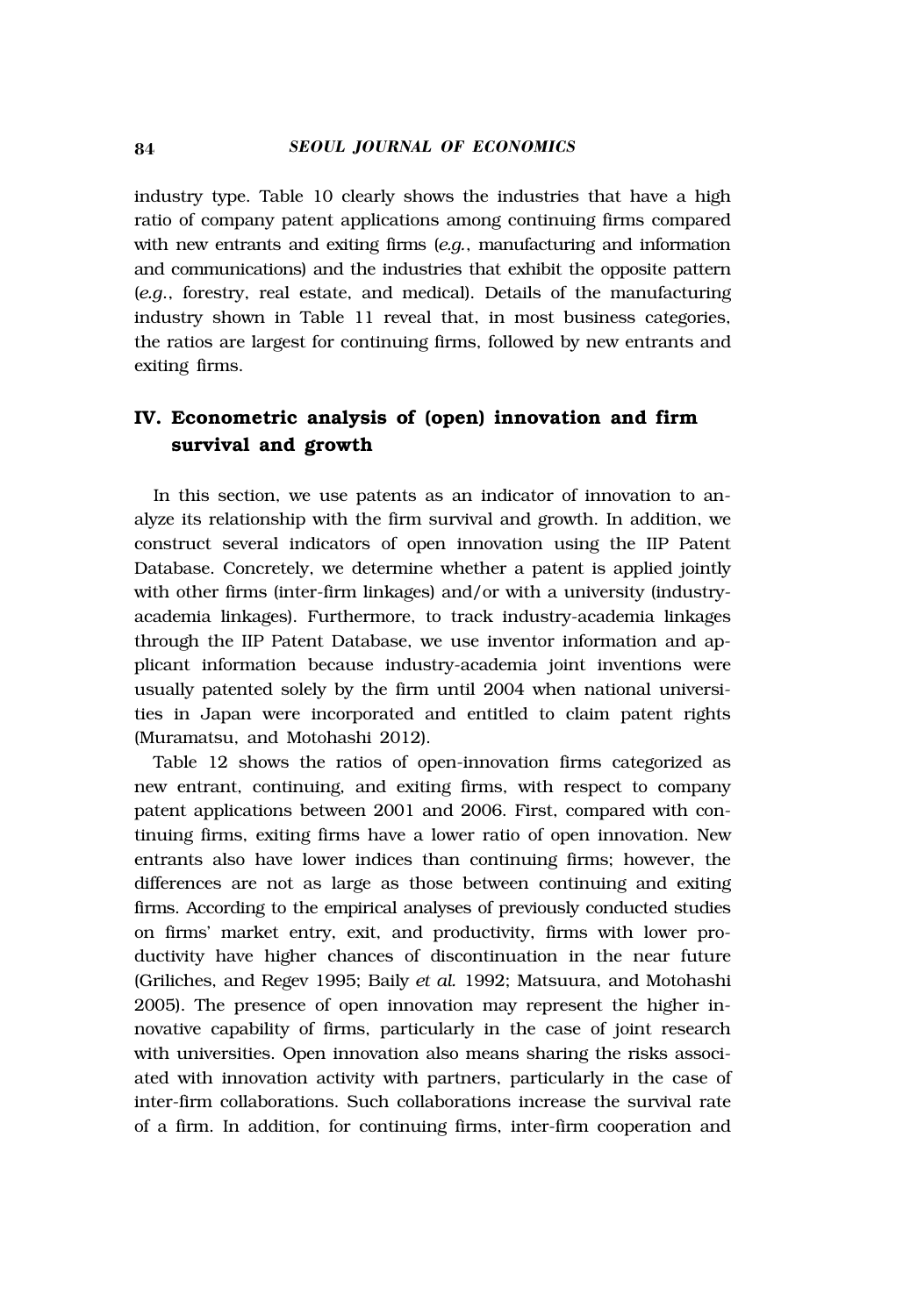#### *INNOVATION AND ENTREPRENEURSHIP* 85

| TABLE 12                                                    |  |  |  |  |  |
|-------------------------------------------------------------|--|--|--|--|--|
| ENTERING, CONTINUING, AND EXITING FIRMS AND OPEN INNOVATION |  |  |  |  |  |
| (FIGURES IN PERCENTAGE (%))                                 |  |  |  |  |  |
|                                                             |  |  |  |  |  |

| Company State |      | Inter-Firm Network | Industry-Academia Collaboration |      |  |
|---------------|------|--------------------|---------------------------------|------|--|
|               | 2001 | 2006               | 2001                            | 2006 |  |
| Entering      |      | 41.7               |                                 | 13.2 |  |
| Continuing    | 37.4 | 43.4               | 12.0                            | 14.4 |  |
| Exiting       | 33.7 | $-$                | 8.1                             |      |  |

| TABLE 13                                               |  |
|--------------------------------------------------------|--|
| RATIOS OF OPEN-INNOVATION FIRMS BY SIZE                |  |
| (ONLY FOR CONTINUING FIRMS, FIGURES IN PERCENTAGE (%)) |  |

| <b>Size</b>    |      | Inter-Firm Network | Collaboration | Industry-Academia |
|----------------|------|--------------------|---------------|-------------------|
|                | 2001 | 2006               | 2001          | 2006              |
| 0              | 0.0  | 20.0               | 10.0          | 20.0              |
|                | 23.1 | 29.3               | 8.7           | 10.6              |
| $\mathfrak{D}$ | 24.1 | 30.1               | 5.1           | 7.3               |
| 3              | 20.6 | 27.6               | 4.0           | 6.0               |
| $4 - 5$        | 22.5 | 29.4               | 4.2           | 6.3               |
| $6 - 10$       | 24.0 | 32.1               | 4.1           | 6.1               |
| $11 - 100$     | 33.6 | 41.6               | 8.1           | 11.0              |
| $101 - 1.000$  | 60.1 | 61.1               | 26.8          | 29.3              |
| $1.001 -$      | 78.4 | 68.0               | 55.3          | 49.1              |

industry-academia collaborations increased from 2001 to 2006, indicating that open innovation is progressing.

Table 13 shows the open-innovation indices by company size. The ratio of inter-firm linkages increases with the size of the firm. The ratio of industry-academia linkages shows a U-shaped distribution, with higher values for large-scale and small-scale firms. The results for the industry-academia linkages with respect to company size are consistent with the results based on a previously conducted survey on external R&D collaborations (Motohashi 2008).

Tables 14 and 15 show the distributions by industry. Furthermore, to make a time series comparison possible, we examine continuing firms only. The industries with high numbers of patent applications are the manufacturing and wholesale/retail industries; nevertheless, the openinnovation ratios increase in all industries. A comparison by business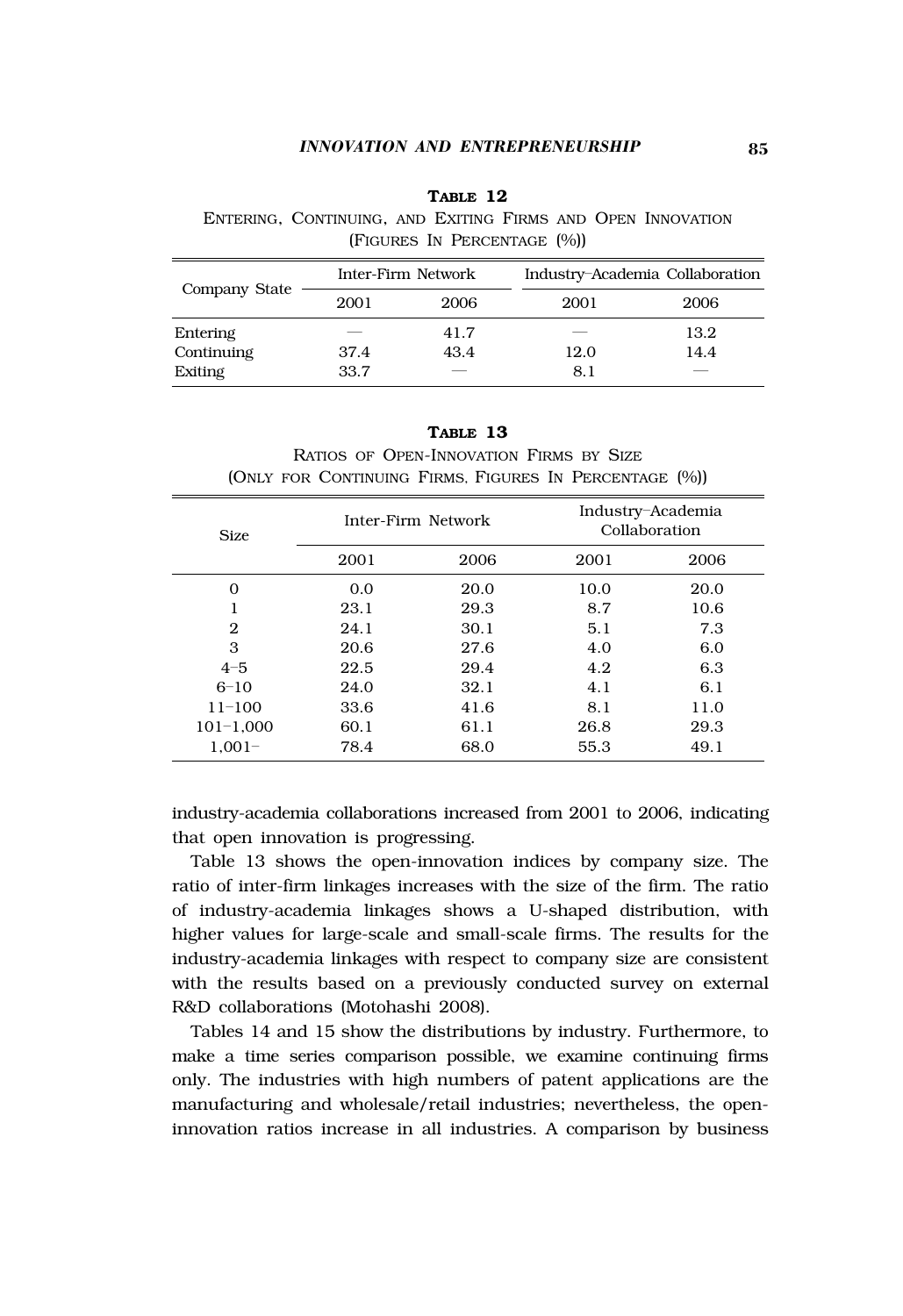## 86 *SEOUL JOURNAL OF ECONOMICS*

## **TABLE 14**

|  |  |                             |  | RATIOS OF OPEN-INNOVATION FIRMS BY INDUSTRY |
|--|--|-----------------------------|--|---------------------------------------------|
|  |  | (ONLY FOR CONTINUING FIRMS) |  |                                             |

| <b>Industry Type</b>                          | No. of<br>Firms | Inter-Firm<br>Network (%) |      | Industry-Academia<br>Collaboration (%) |      |
|-----------------------------------------------|-----------------|---------------------------|------|----------------------------------------|------|
|                                               |                 | 2001                      | 2006 | 2001                                   | 2006 |
| Agriculture                                   | 165             | 27.3                      | 35.8 | 9.7                                    | 17.6 |
| Forestry                                      | 17              | 17.6                      | 29.4 | 11.8                                   | 11.8 |
| Fisheries                                     | 13              | 15.4                      | 23.1 | 7.7                                    | 15.4 |
| Mining                                        | 75              | 41.3                      | 53.3 | 17.3                                   | 20.0 |
| Construction                                  | 4.972           | 34.0                      | 39.7 | 11.1                                   | 12.2 |
| Manufacturing                                 | 24,780          | 38.5                      | 45.0 | 10.9                                   | 13.5 |
| Electricity, Gas, Heat Supply,<br>and Water   | 87              | 63.2                      | 67.8 | 35.6                                   | 42.5 |
| Information and Communications                | 1,860           | 29.1                      | 38.1 | 6.8                                    | 10.3 |
| Transport                                     | 637             | 41.4                      | 50.4 | 8.3                                    | 8.6  |
| Wholesale and Retail Trade                    | 13,611          | 41.2                      | 45.7 | 15.0                                   | 16.8 |
| Finance and Insurance                         | 173             | 37.6                      | 44.5 | 11.0                                   | 12.7 |
| Real Estate                                   | 545             | 23.3                      | 29.0 | 4.6                                    | 5.7  |
| Eating and Drinking Places,<br>Accommodations | 531             | 24.7                      | 26.4 | 8.1                                    | 8.7  |
| Medical, Health Care, and<br>Welfare          | 127             | 22.8                      | 29.9 | 8.7                                    | 15.7 |
| Education, Learning Support                   | 168             | 25.0                      | 25.0 | 14.9                                   | 16.7 |
| Compound Services                             | 222             | 0.0                       | 0.0  | 71.6                                   | 94.1 |
| Services, N.E.C.                              | 4,816           | 32.5                      | 39.8 | 10.9                                   | 14.2 |

category shows that the ratios of open innovation increase for service industries, such as information and communications, electricity/gas and other public utilities, and finance and insurance, even if the number of firms in these sectors is small. A granular look at the manufacturing industry shows that inter-firm linkages mainly increase in the machine industry, whereas industry-academia linkages increase in the chemical and petrochemical industries.

Table 16 estimates the survival function of companies. We conduct a probit estimation using independent variables, such as company size.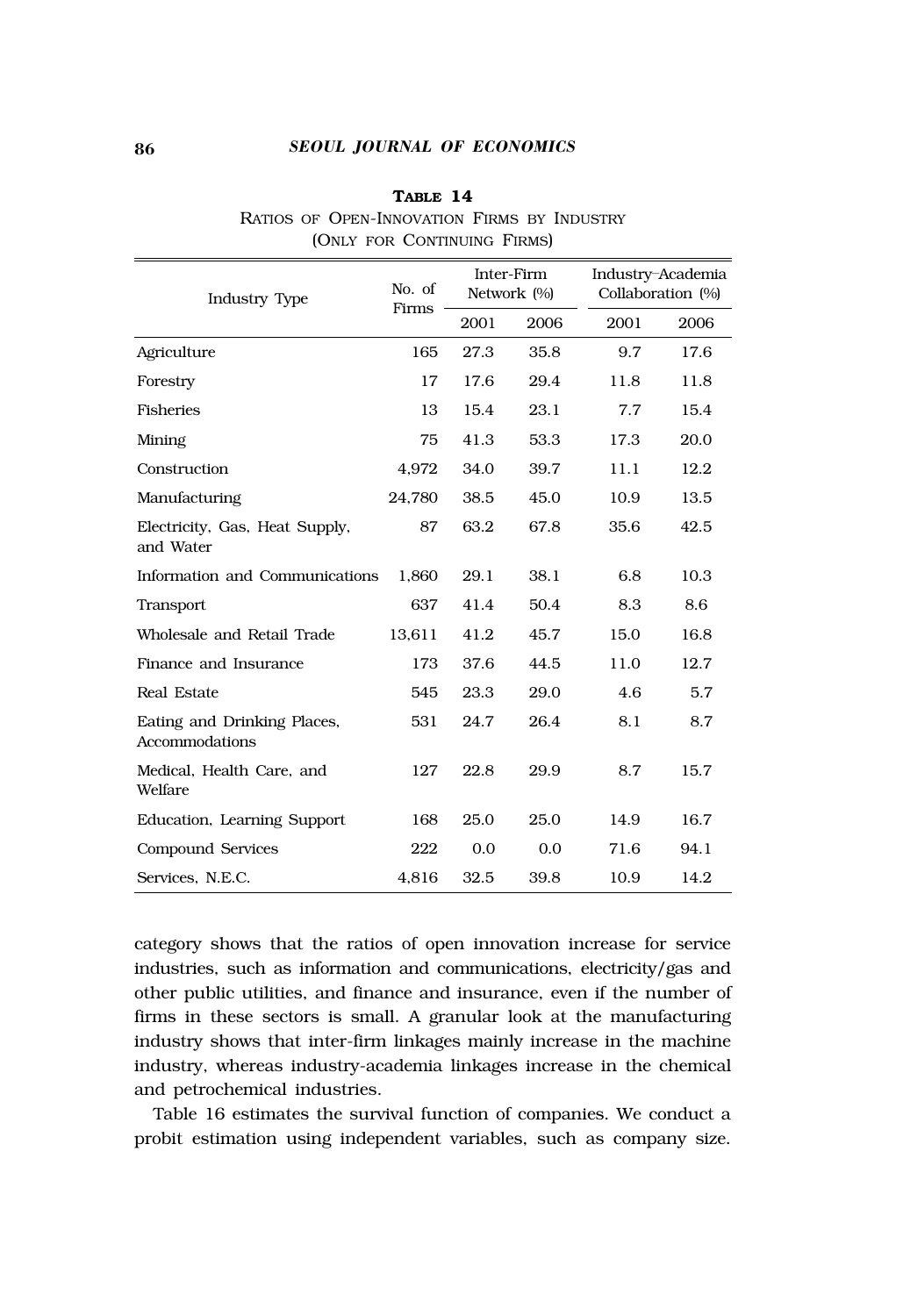## *INNOVATION AND ENTREPRENEURSHIP* 87

## **TABLE 15**

## RATIOS OF OPEN-INNOVATION FIRMS BY INDUSTRY (ONLY FOR CONTINUING FIRMS; MANUFACTURING IN DETAIL)

| Industry Type                                          | No. of<br>Firms | Inter-Firm<br>Network (%) |       | Industry-Academia<br>Collaboration (%) |       |
|--------------------------------------------------------|-----------------|---------------------------|-------|----------------------------------------|-------|
|                                                        |                 | 2001                      | 2006  | 2001                                   | 2006  |
| Manufacture of Food                                    | 1,417           | 25.12                     | 29.78 | 9.10                                   | 12.00 |
| Manufacture of Beverages and Tobacco                   | 366             | 26.78                     | 31.15 | 11.20                                  | 14.75 |
| Manufacture of Textile Mill Products                   | 760             | 37.24                     | 44.21 | 9.08                                   | 11.97 |
| Manufacture of Apparel                                 | 665             | 20.75                     | 26.47 | 2.71                                   | 3.91  |
| Manufacture of Lumber and Wood<br>Products             | 413             | 29.54                     | 34.38 | 7.75                                   | 10.65 |
| Manufacture of Furniture and Fixtures                  | 419             | 19.81                     | 26.25 | 5.97                                   | 8.35  |
| Manufacture of Pulp, Paper, and Paper<br>Products      | 714             | 34.31                     | 41.18 | 5.46                                   | 7.42  |
| Printing and Allied Industries                         | 810             | 28.02                     | 34.32 | 5.06                                   | 6.17  |
| Manufacture of Chemical and Allied<br>Products         | 1.169           | 57.31                     | 61.33 | 26.43                                  | 29.68 |
| Manufacture of Petroleum and Coal<br>Products          | 70              | 52.86                     | 57.14 | 21.43                                  | 30.00 |
| Manufacture of Plastic Products                        | 1.693           | 42.35                     | 50.97 | 9.45                                   | 11.70 |
| Manufacture of Rubber Products                         | 327             | 44.65                     | 51.99 | 11.93                                  | 12.84 |
| Manufacture of Leather Tanning and<br>Leather Products | 183             | 15.85                     | 20.77 | 1.09                                   | 1.09  |
| Manufacture of Ceramic, Stone, and Clay<br>Products    | 1,167           | 40.36                     | 48.41 | 15.77                                  | 19.88 |
| Manufacture of Iron and Steel                          | 398             | 46.98                     | 51.76 | 16.58                                  | 17.84 |
| Manufacture of Non-Ferrous Metals and<br>Products      | 349             | 54.44                     | 57.31 | 16.62                                  | 17.48 |
| Manufacture of Fabricated Metal Products               | 2.803           | 35.39                     | 43.74 | 7.53                                   | 10.31 |
| Manufacture of General Machinery                       | 4,809           | 40.53                     | 46.60 | 10.63                                  | 12.89 |
| Manufacture of Electrical Machinery and<br>Equipment   | 1,611           | 46.74                     | 53.01 | 12.04                                  | 14.65 |
| Manufacture of ICT Equipment                           | 413             | 44.07                     | 50.12 | 13.32                                  | 18.16 |
| Electronic Parts and Devices                           | 935             | 45.35                     | 54.97 | 12.51                                  | 17.43 |
| Manufacture of Transportation Equipment                | 1.178           | 48.47                     | 54.33 | 16.47                                  | 19.02 |
| Manufacture of Precision Instruments<br>and Machinery  | 983             | 40.69                     | 46.59 | 13.22                                  | 17.50 |
| Miscellaneous Manufacturing Industries                 | 1.128           | 24.20                     | 29.96 | 4.79                                   | 5.76  |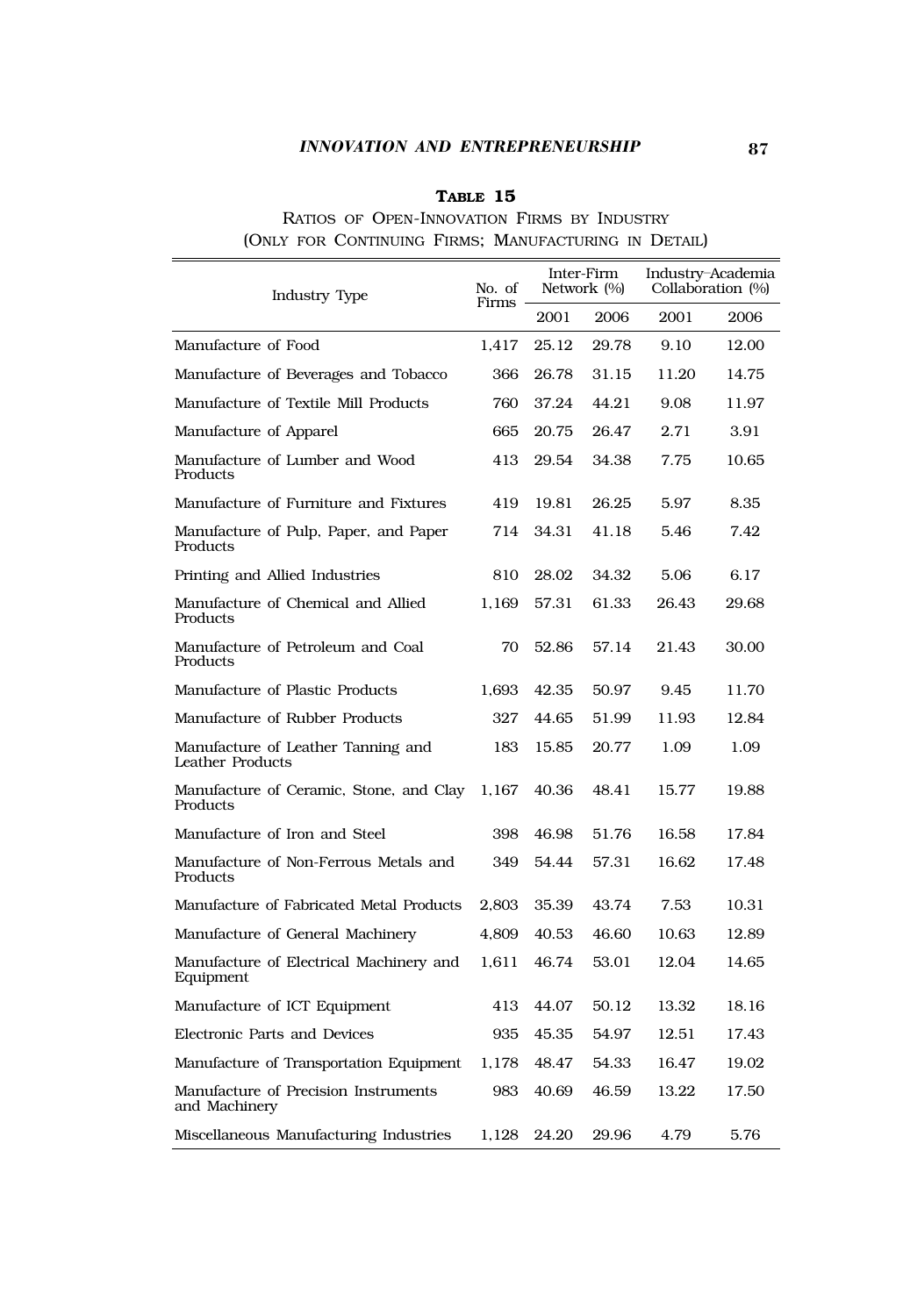|                              | (1)                   | (2)                      | (3)                      | (4)                     |
|------------------------------|-----------------------|--------------------------|--------------------------|-------------------------|
| Patent                       | 0.141<br>$(24.15)$ ** | $-0.254$<br>$(17.48)$ ** | $-0.204$<br>$(10.42)$ ** | $-0.389$<br>$(7.83)$ ** |
| Log(emp)                     |                       | 0.094<br>$(163.46)$ **   |                          | $-0.01$<br>$(5.31)$ **  |
| Log(age)<br>$emp = < 100$    |                       |                          | 0.183<br>$(266.10)$ **   | 0.148<br>$(142.60)$ **  |
| Log(emp)*log(age)            |                       |                          |                          | 0.035<br>$(54.50)$ **   |
| $Log(emp)*pattern$           |                       | 0.108<br>$(24.88)$ **    |                          | 0.143<br>$(8.03)$ **    |
| Log(age)*patent              |                       |                          | 0.122<br>$(17.90)$ **    | 0.06<br>$(3.44)$ **     |
| Log(emp)*log(age)<br>*patent |                       |                          |                          | $-0.016$<br>$(2.63)$ ** |
| Constant                     | 0.036<br>(1.00)       | $-0.141$<br>$(2.79)$ **  | 0.118<br>$(3.12)$ **     | 0.084<br>$(2.23)^{*}$   |
| Industry Dummy               | Yes                   | Yes                      | Yes                      | Yes                     |
| Size Dummy                   | Yes                   | No                       | Yes                      | No                      |
| Age Dummy                    | Yes                   | Yes                      | No                       | No                      |
| Observations                 | 5,037,471             | 5,037,471                | 4.456.259                | 4,456,259               |

**TABLE 16** SURVIVAL AND INNOVATION ACTIVITIES OF FIRMS (PROBIT MODEL)

Absolute value of z statistics in parentheses

\* significant at 5%; \*\* significant at 1%

We employ a dummy variable for firms with patent applications as a dependent variable, which is 0 for continuing companies and 1 for exiting companies in the period from 2001 to 2006. In addition to including the dummy variables for industry type, firm size, and firm age, we also use the scale values for size and age (taking the logarithm of each), and their cross terms are used as independent variables in several specifications.

Model (1) assesses the relationship between patent dummy and continuation of companies. Given that the coefficient is positive and statistically significant, the companies applying for patents in 2001 have a high survival probability. Model (2) includes a cross term of the logarithmic value of the patent variable and firm size as independent variable. A positive and statistically significant relationship can be observed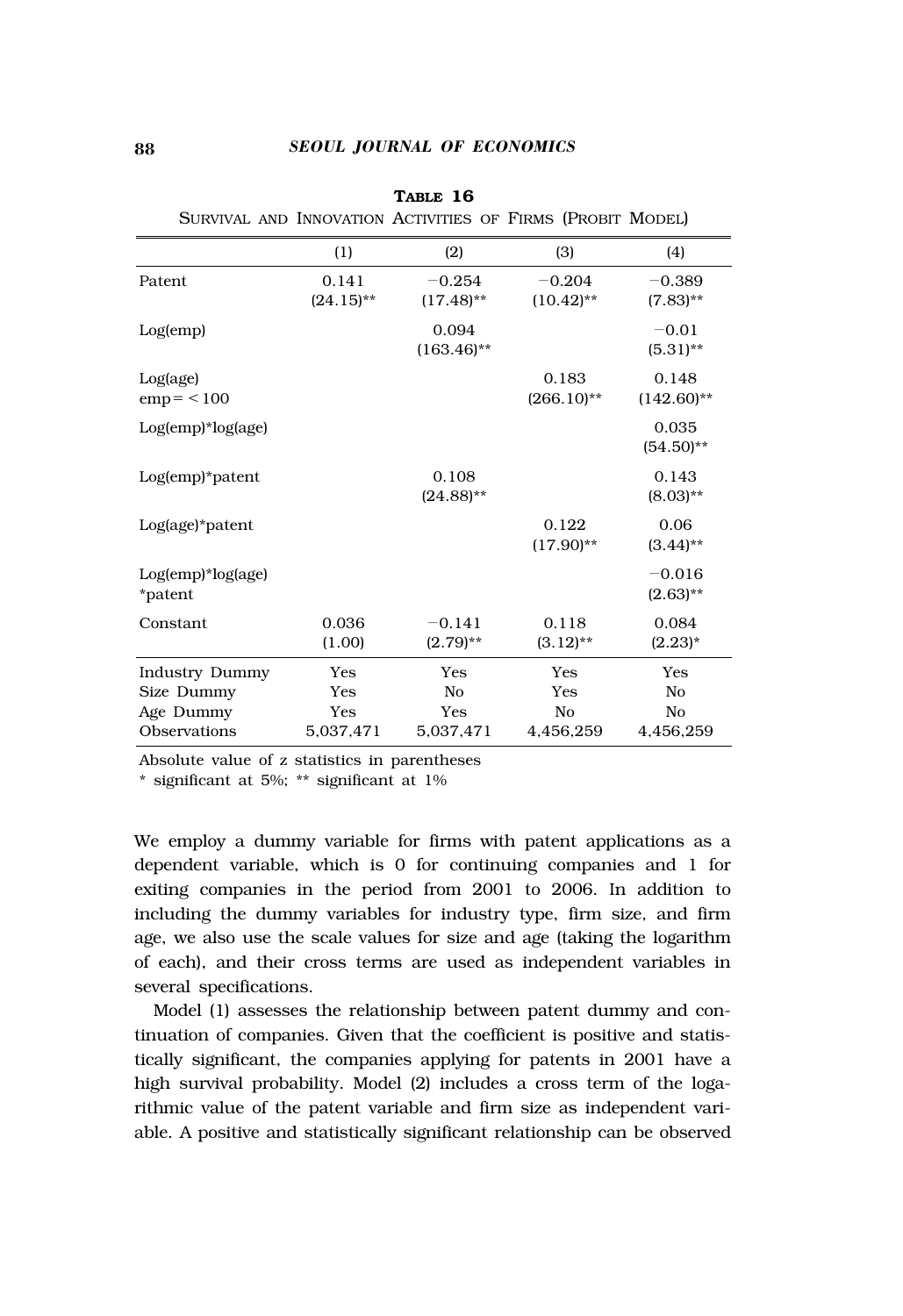with respect to the cross term, implying that a positive relationship exists between patenting and survival probability in large companies. However, for smaller companies, the inverse is true and a negative relationship exists (the coefficient of the patent dummy is negative). Model (3) shows the relationship with firm age. Older firms have a high probability of survival. Finally, Model (4) uses firm size and age and their cross term with patent variables. For the cross term with patents, positive and statistically significant relationships exist for firm scale and age, but the coefficients of their cross terms are negative. This result shows that the relationship between patenting and survival probability is positive when firm scale is large (firm age is larger), but such an influence decreases as firm age increases (firm scale is larger).

Table 17 uses the same dependent variables to reveal their relationship with firm growth. The dependent variable is a logarithmic value of the number of employees of continuing firms between 2001 and 2006. The dependent variable was estimated using a fixed-effect model employing balanced panel data for the two years. Model (1) shows a positive correlation between patent applications and firm growth. Model (2) uses patents and the cross term of firm size and age in 2001 and shows that the smaller and younger the company is, the stronger the positive correlation between patenting and firm growth. Models (3) and (4) show the relationship with open innovation. A relationship between open innovation and company growth is not evident based on the logarithmic values for inter-firm linkages and industry-academia linkages alone. However, we determined that, for inter-firm linkages, the smaller the firm is, the stronger the relationship of open innovation to firm growth.

A positive coefficient of patents on firm growth, particularly in smaller and younger firms, may be explained by selection bias, given that larger and older firms with patents are more likely to survive, as shown in Table 16. This finding supports the risk hypothesis of patenting, that is, firms applying for patents still face greater risks associated with commercialization of patented technology than firms without patents. Younger and smaller firms are more vulnerable to such a risk, and their survival rates become smaller compared with those of established large firms. As a result, younger and smaller firms with patents that survived in both years tend to show stronger growth performance. The stronger influence of inter-firm linkages for smaller firms may be due to the fact that collaborating with other firms mitigates commercialization risks associated with patented technology. The absence of a size effect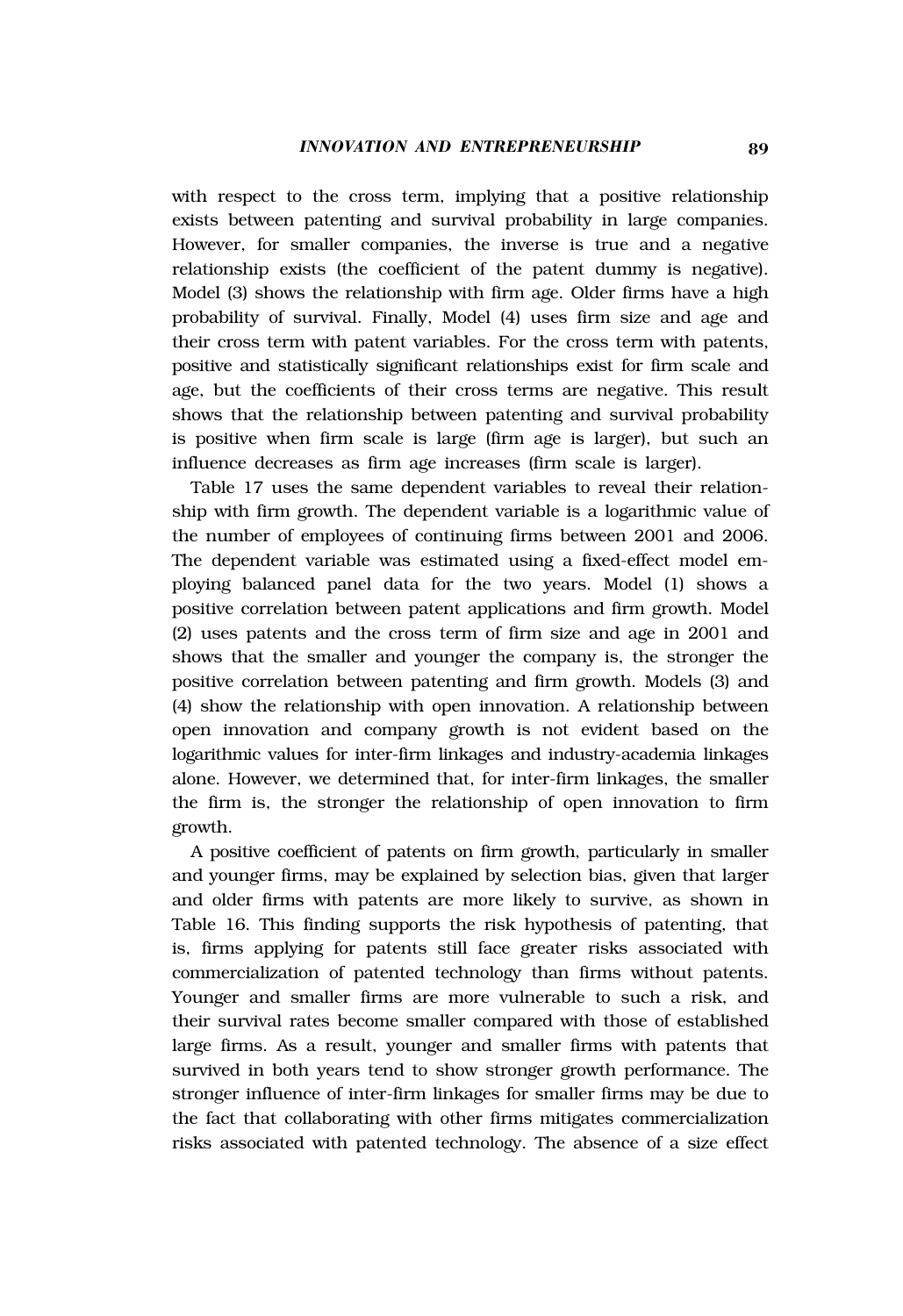|                                        | (1)                    | (2)                      | (3)                    | (4)                     |
|----------------------------------------|------------------------|--------------------------|------------------------|-------------------------|
| Log(patent)                            | 0.026<br>$(7.48)$ **   | 0.260<br>$(19.78)$ **    | 0.025<br>$(5.24)$ **   | 0.027<br>$(5.25)$ **    |
| $Log(path)*log(em)$                    |                        | $-0.018$<br>$(6.59)$ **  |                        |                         |
| Log(patent)*log(age)                   |                        | $-0.058$<br>$(12.85)$ ** |                        |                         |
| $log(univ+1)$                          |                        |                          | $-0.004$<br>$-0.44$    | 0.033<br>$-0.82$        |
| $log(firm+1)$                          |                        |                          | 0.004<br>$-0.52$       | 0.275<br>$(12.13)$ **   |
| $log(univ+1)*log(emp)$<br>*log(patent) |                        |                          |                        | $-0.01$<br>$-1.5$       |
| $log(firm+1)*log(emp)$<br>*log(patent) |                        |                          |                        | $-0.019$<br>$(4.34)$ ** |
| $log(univ+1)*log(age)$<br>*log(patent) |                        |                          |                        | 0.013<br>$-1.01$        |
| $log(firm+1)*log(age)$<br>*log(patent) |                        |                          |                        | $-0.065$<br>$(8.67)$ ** |
| Constant                               | 3.471<br>$(674.31)$ ** | 3.295<br>$(602.60)$ **   | 3.470<br>$(669.30)$ ** | 3.282<br>$(613.47)$ **  |
| Observations                           | 101,939                | 86,259                   | 101,939                | 86,259                  |
| Number of Group                        | 52.799                 | 44.643                   | 52.799                 | 44.643                  |
| R-squared                              | 0.00                   | 0.01                     | 0.00                   | 0.01                    |

**TABLE 17**

GROWTH AND INNOVATION ACTIVITIES OF FIRMS (FIXED-EFFECT MODEL)

Absolute value of z statistics in parentheses

\* significant at 5%; \*\* significant at 1%

on industry-academia linkage may indicate that such activities are far from the commercialization stage; thus, the risk mitigation effect by open innovation tends to be small.

## **V. Discussion and conclusions**

This paper presents, for the first time, the results of a comprehensive analysis of the innovation activities of the entire population of Japanese firms with the use of a linked dataset from the Establishment and Enterprise Census and the IIP Patent Database (JPO patent application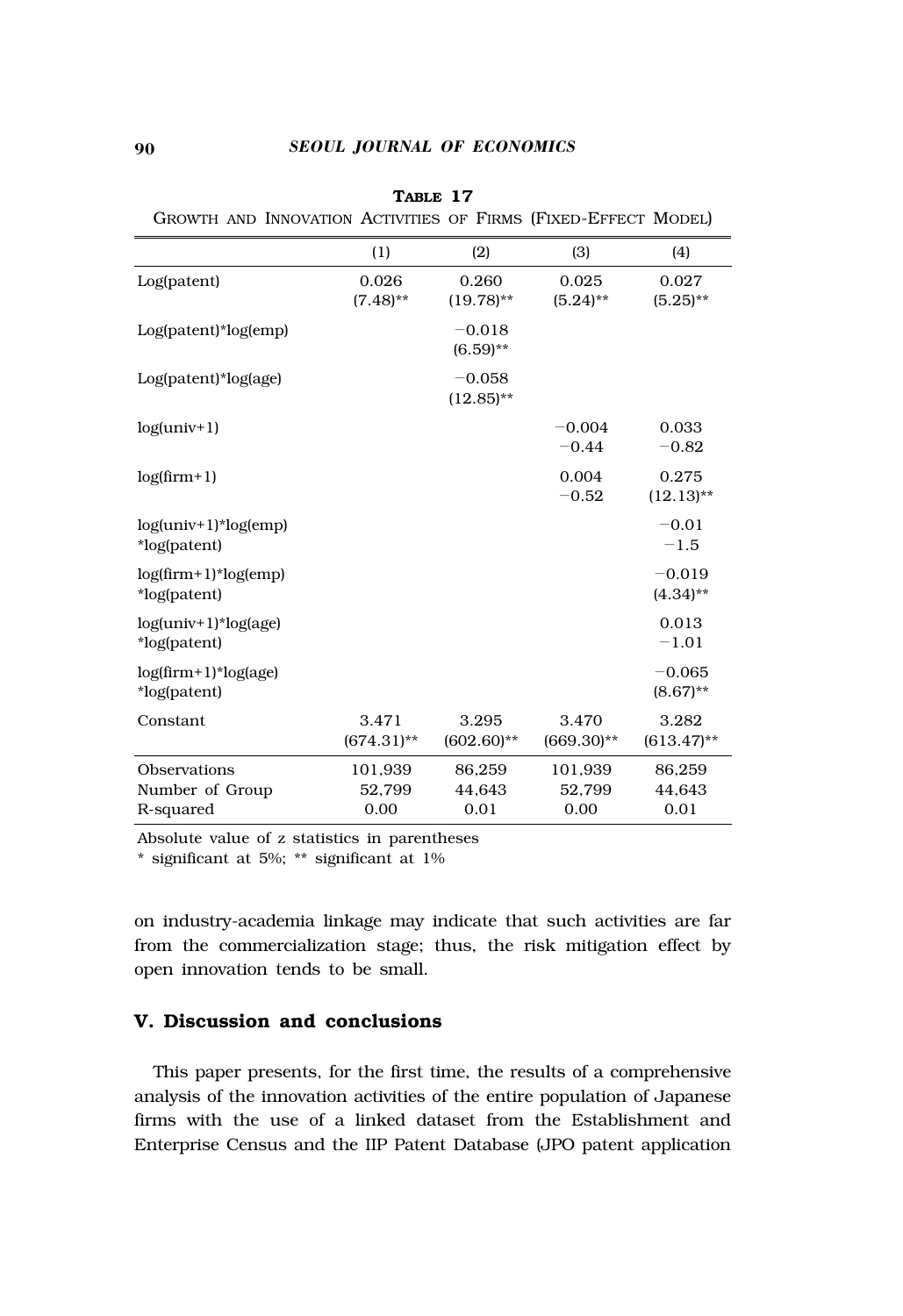data). In 2006, approximately 1.4% of approximately 4.5 million firms filed for patents, and substantial patenting activities were observed not only in the manufacturing field but also in other sectors, such as business-to-business services and finance. In addition, firm survival and growth are regressed with patenting and open innovation (measured by the joint patent application with other firms and universities). Results show that innovation activities measured by patenting are positively correlated with firm performance. Furthermore, the relationship between patenting and survival rate is strong for large firms, whereas that between patenting and firm growth is strong for small firms.

This paper uses patent application as an indicator of innovation. By applying for patents, firms can secure the fruits of their research, having cleared a certain level of technological risk. However, an economic risk remains as to whether this technological outcome will lead to an economic return. In other words, although firms that apply for numerous patents have a large technological capacity, they also have greater risks. According to the results of the regression analysis of survival probability, the number of patent applications (logarithmic) has a positive influence on the continuation of a company. This finding can reflect the effect of technological capability. Notably, Esteve-Perez, and Manez-Castillejo (2008) and Orgega-Argiles, and Moreno (2007) also used R&D as an alternative index. Their analysis results show that the positive relationship between R&D and company survival is particularly evident in the hi-tech industry. Their findings are consistent with our findings on innovation and company survival. Moreover, the analytical studies of Cockburn, and Wagner (2007) and Buddelmeyer *et al.* (2009) on patenting and survival rates are also useful. Most of these papers provide evidence for the positive relationship between innovation and company survival. However, the analyses conducted by Buddelmeyer *et al.* (2009) separated the patents and patent stock retained by a company and the patents and patent applications that a company files each year. The former showed a positive effect, whereas the latter showed a negative effect. This finding can be explained by the assumption that patent applications are a sign of high-risk investment and, being a high-risk return, patent application bears a negative effect on survival rate.

In a sense, the findings of this study generally support the argument of Buddelmeyer *et al.* (2009) that patenting involves counteracting factors of "technological superiority" and "greater commercialization risk." The results of survival regressions can be explained by the "greater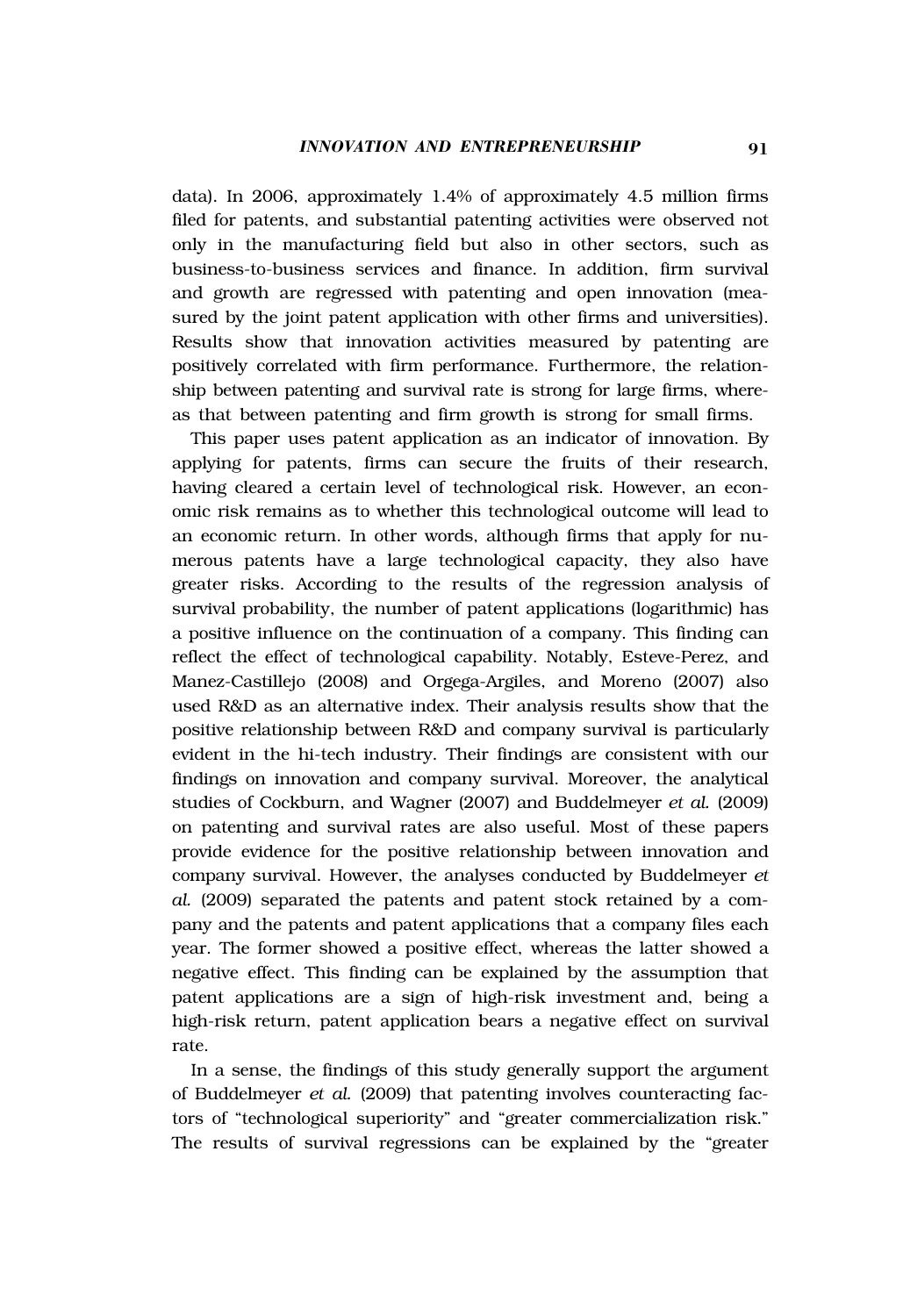commercialization risk" hypothesis, that is, small companies are more vulnerable to risks associated with patents; thus, their survival rate becomes lower. By contrast, the growth regression results indicate that the "technological superiority" effect of patenting is more clearly expressed in small firms. However, the growth regressions are conducted only on surviving firms. Therefore, further study is needed to evaluate the "technological superiority" effect after controlling for sample bias associated with growth regressions.

Another contribution of this study is examining the influence of open innovation on firm growth. Inter-firm linkage is observed to be more strongly correlated with firm growth for small firms. By applying patents with other firms, commercialization activities may be conducted jointly. In this sense, commercialization risk associated with a patent is shared between or among firms, and the risk mitigation effect may be greater for small firms. This logic is consistent with the absence of size effect for industry-academia linkage, whose activities are generally far from the commercialization stage.

A practical implication of this study is the reconfirmation of the importance of SME innovation policy. Our findings indicate that small firms face greater risks associated with patenting. A patent can considered an intermediate output in the innovation process; however, considerable risk is still associated before the innovation process is completed with the commercialization of the technology. Therefore, the government should provide support not only to R&D but also to technology commercialization activities.

Another implication is the importance of the effective use of open innovation in the process of firm growth. By networking with other firms, small firms may be able to mitigate risks associated with innovation activities. Therefore, policy instruments for SME innovation include not only direct financial support but also institutional arrangements to facilitate networking among small firms.

*(Received 20 October 2015; Revised 12 December 2015; Accepted 1 February 2016)*

## **References**

Baily, M. N., C. Hulten, and D. Campbell. "Productivity Dynamics in Manufacturing Plants." *Brookings Papers on Economics Activity:*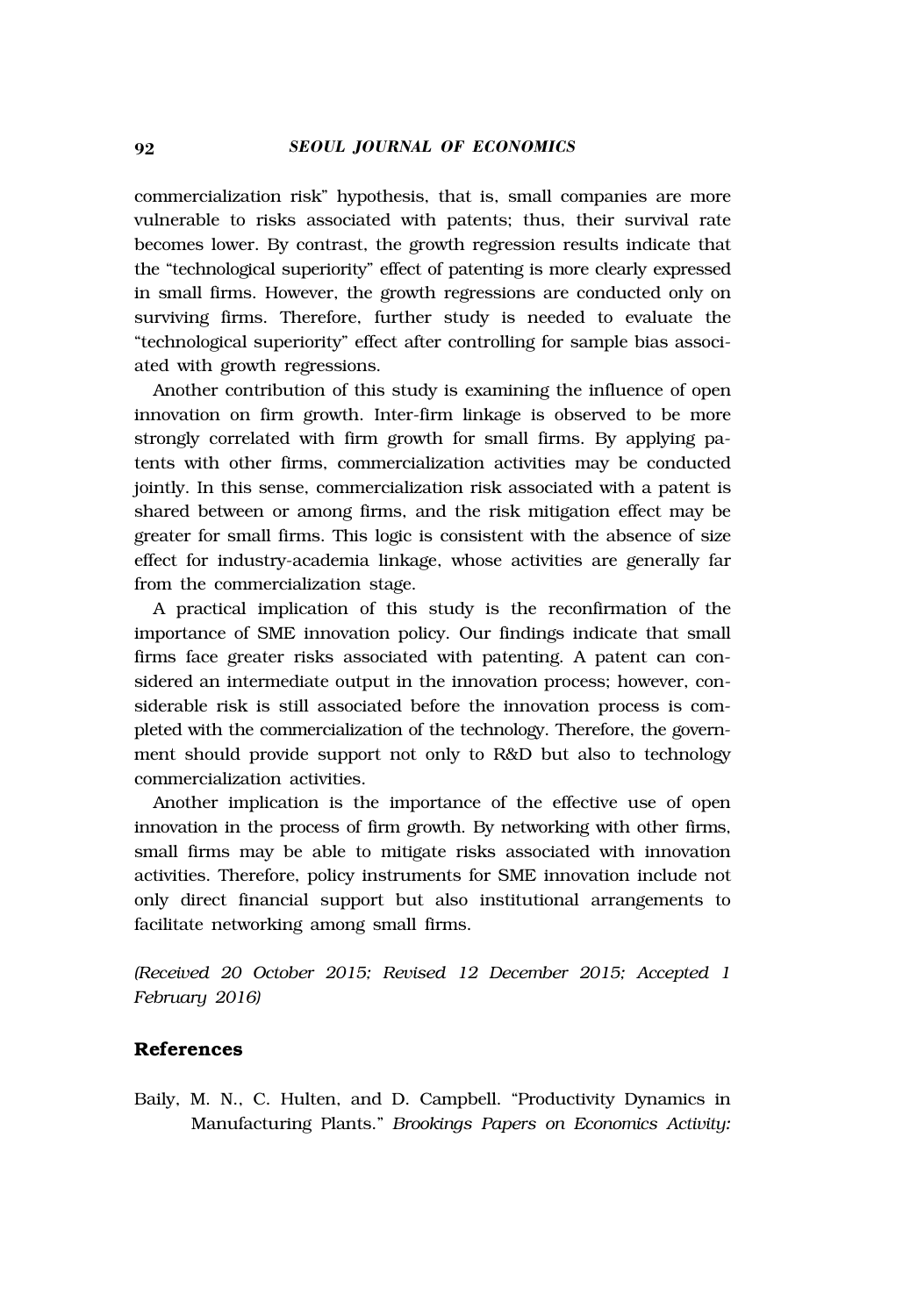*Microeconomics* 2 (1992): 187-249.

- Bartelsman, E., S. Scarpetta, and F. Schivardi. "Comparative Analysis of Firm Demographics and Survival: Evidence from Micro-level Sources in OECD Countries." *Industrial and Corporate Change*  14 (No. 3 2005): 365-91.
- Baumol, W. J. *The Microtheory of Innovative Entrepreneurship*. Princeton: Princeton University Press, 2010.
- Buddelmeyer, H., P. Jensen, and E. Wesbster. "Innovation and the determinants of company survival." *Oxford Economic Papers* 62 (No. 2 2010): 261-85.
- Cockburn, I., and S. Wagner. Patents and the Survival of Internetrelated IPOs. Cambridge MA, NBER Working Paper No. 13146, 2007.
- Cohen, W., and D. Levinthal. "Innovation and Learning: Two Faces of R&D." *Economic Journal* 99 (1989): 569-96.
- Cohen, W., A. Goto, A. Nagata, R. Nelson, and J. Walsh. "R&D spillovers, Patents and the Incentives to Innovate in Japan and the United States." *Research Policy* 31 (No. 8 2002): 1349-67.
- Esterve-Perez, S., and J. A. Manez-Castillejo. "The Resource-based Theory of the Firm and Firm Survival." *Small Business Economics* 30 (No. 3 2008): 231-49.
- GEM (Global Entrepreneurship Monitor). *Global Report*. GEM Consortium, 2010.
- Goto A., and K. Motohashi. "Construction of a Japanese Patent Database and a First Look at Japanese Patenting Activities." *Research Policy* 36 (No. 9 2007): 1431-42.
- Grid, T., K. Motohashi, and J. Suzuki. Consolidating Firm Portfolios of Patents across Different Offices. A Comparison of Sectoral Distribution of Patenting Activities in Europe and Japan. The University of Tokyo, IAM Discussion Paper Series No. 019, 2010.
- Griliches, Z., and H. Regev. "Productivity and Firm Turnover in Israeli Industry: 1979-1988." *Journal of Econometrics* 65 (No. 1 1995): 175-203.
- Matsuura, T., and K. Motohashi. Market Dynamics and Productivity in Japanese Retail Industry in the late 1990's. RIETI Discussion Paper Series No. 05-E-001, 2005.
- Motohashi, K. "University-industry Collaborations in Japan: The Role of New Technology-based Firms in Transforming the National Innovation System." *Research Policy* 34 (No. 5 2005): 583-94.
- \_\_\_\_\_\_\_. "Growing R&D Collaboration of Japanese Firms and Policy